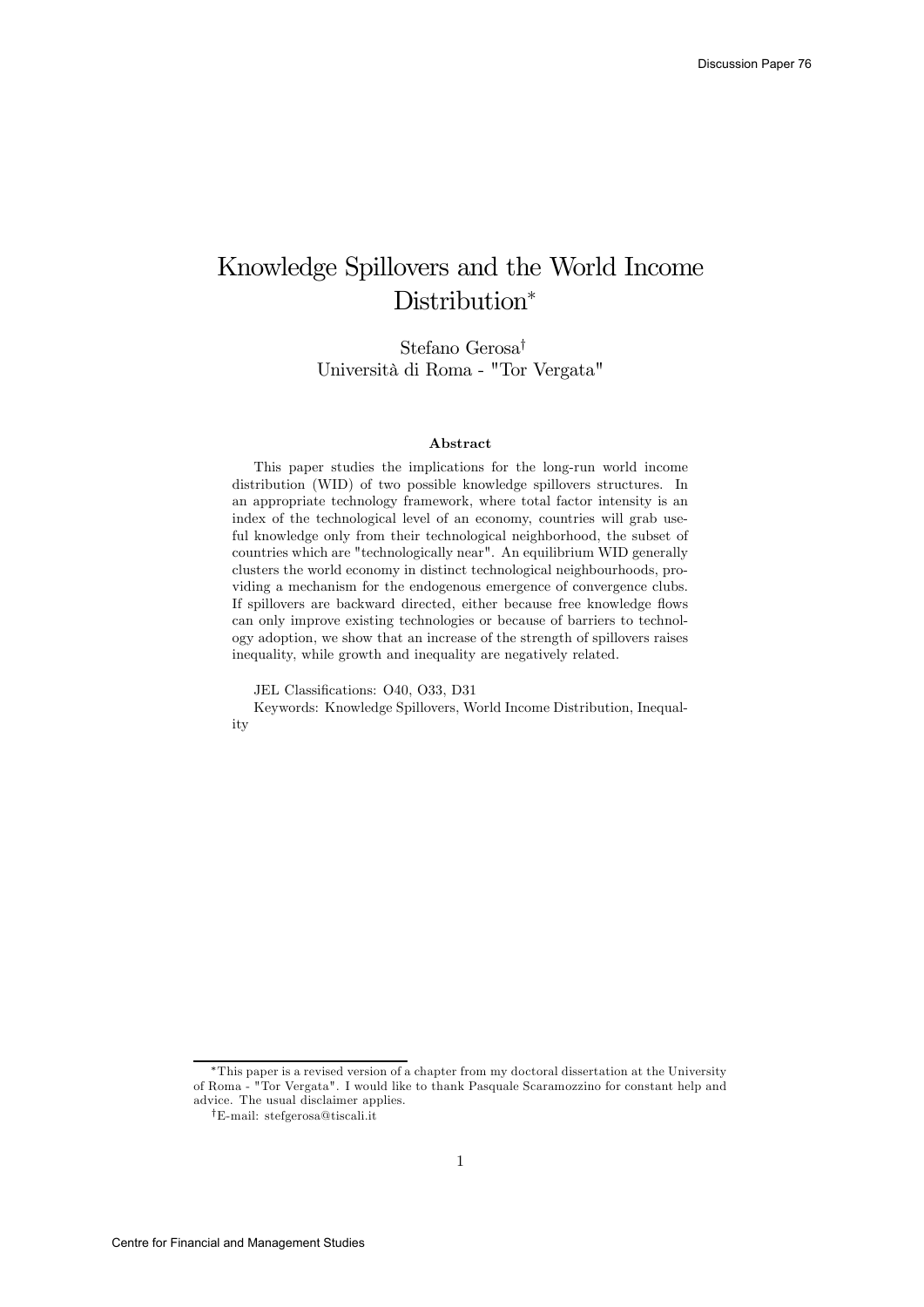## 1 Introduction

The main goal of growth theory is to explain the existing pattern of cross-country income differences and possibly to predict its evolution over time. What are the forces that shape the actual world income distribution (WID) and what will be the long-run WID? Do observed income differences are a transitory phenomenon, so that in the long run the WID will converge to a degenerate point mass at a unique per capita income level, or are they symptoms of the emergence of convergence clubs, so that the long run WID will show the formation of clusters of rich and poor countries and a permanent degree of cross-country inequality? Is the growth process of every country independent of each other or are there diffusion forces that link them together?

The main insight of the Solow growth model, which is true even in the optimizing framework of Ramsey-Cass-Koopmans, is that, assuming a common world technology path  $A(t)$ , if preferences over consumption are equal, every country will converge to the same long-run income level whatever its initial capital stock  $k(0)$ . Differences in saving rates or in the parameters that shape the intertemporal profile of consumption translate into level effects on per capita income: in the absence of productivity differences, the growth path of an economy is completely determined by the factor accumulation process, which in turn is supposed independent of technological change.

The conclusion of a decade of empirical research started with the contribution of Mankiw, Romer and Weil (1992) and summarized by Caselli (2005) is that the actual dispersion of cross-country incomes cannot be explained by the dispersion of observables, physical and human capital: there are large productivity differences, computed as a residual with respect to measured factor differences, that account for a large part of the observed income dispersion, so that the assumption of a common world technology should be rejected.

While cross-country growth regressions and growth accounting take a snapshot of the WID to study its static properties, another direction of empirical research started by Quah (1997) focuses on the dynamic properties of the WID. The evolution of the WID seems to show the emergence of bimodality, which can be interpreted as a "convergence club" behaviour of the world economy: countries relatively close to the leading ones are converging to similar per capita incomes, while poor countries are diverging from the upper club.

This paper is part of ongoing research that tries to explain both the existence of productivity differences and the dynamic features of the WID using a specification for the traditional productivity index  $A$  that includes knowledge spillovers, based on Eeckhout and Jovanovic (2002): physical-human capital accumulation and technological efficiency are linked in a specific and testable way.

Most of the growth literature that tackles the issue of technology diffusion assumes that knowledge spillovers among countries are an increasing function of the distance from the technological frontier: the farther an economy is from the leader, the greater the knowledge it can freely use, the fastest its productivity growth. This "advantage of backwardness" hypothesis, originally formulated by Gerschenkron (1962), seems to be challenged by the persistence of cross-country productivity differences: even growth miracles such as those of some East Asian countries (Taiwan, Hong Kong, South Korea, Singapore) or of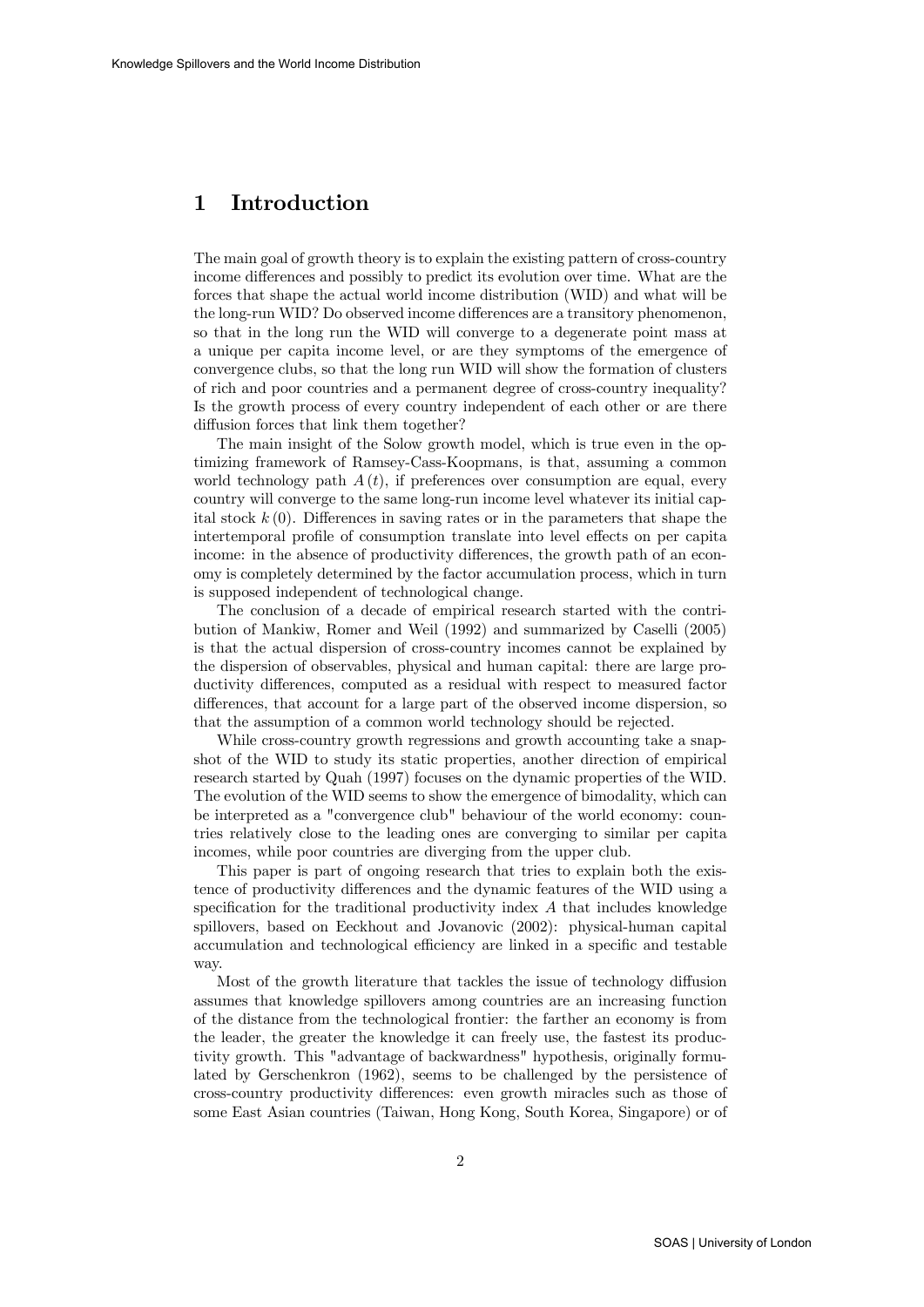China have been shown by Young (1995)(2003),using careful growth accounting analysis, to be cases of rapid factor accumulation rather than of exceptional productivity growth.

The main insight of the appropriate technology literature, starting with the seminal paper by Atkinson and Stiglitz (1969), is that a neoclassical production function, which maps factor intensity into output levels, is just the continuous limit of an increasing number of production processes, each one expressed by a unique capital-labor ratio; as Atkinson and Stiglitz point out:

"different points on the curve still represent different processes of production, and associated with each of these processes there will be certain technical knowledge specific to that technique [...] if one brings about a technological improvement in one of this blue-prints this may have little or no effect on the other blueprints"

so that it is realistic to assume a relative independence of each technique: technological change should be modeled not as a general shift of the production function, but as a localized shift which affects only a neighborhood of the improved technology and consequently only a part of the production function, and knowledge spillovers between interacting economies are likely to be local rather than global.

This argument can be applied by assuming that a country whose technological state is measured, as in Basu and Weil  $(1998)$ , by the factor intensity k, which must be interpreted as an aggregate of human and physical capital, can only have access to the knowledge of countries that are in a neighborhood of  $k$ . simply because this is the only useful knowledge with respect to its technology level. As a result, the factor accumulation process and the dynamics of productivity are linked, and the growth experience of every country depends on the entire cross-section distribution of factor intensity and not on a predetermined target, such as its average as in Lucas (1988) or the maximum of the support as in Aghion-Howitt (1998).

Using this framework, it is possible to show that the set of the equilibria is very different from that of the Solow-Ramsey model and from that of Lucas (1988), (2001). Contrary to the former, even if all countries share the same preferences over consumption the equilibrium WID can be different from a degenerate point mass. Contrary to the latter, not any income distribution is an equilibrium and the long run WID is in general clustered, its density mass concentrated over disconnected intervals of the support, delivering an explanation from the convergence club phenomenon.

We also examine another possible structure of technological spillovers, that reverts conventional wisdom about cross-country knowledge diffusion, analyzing the case in which spillovers are an increasing function of a country factor intensity: an economy can spill free knowledge only about technologies it has already developed, so that the more advanced a country the greater the information flow it can intercept. As Boldrin and Levine (2003) suggest, if the non rival character of ideas is a property of their immaterial nature, there exist also a cost associated with learning and implementing ideas into an actual production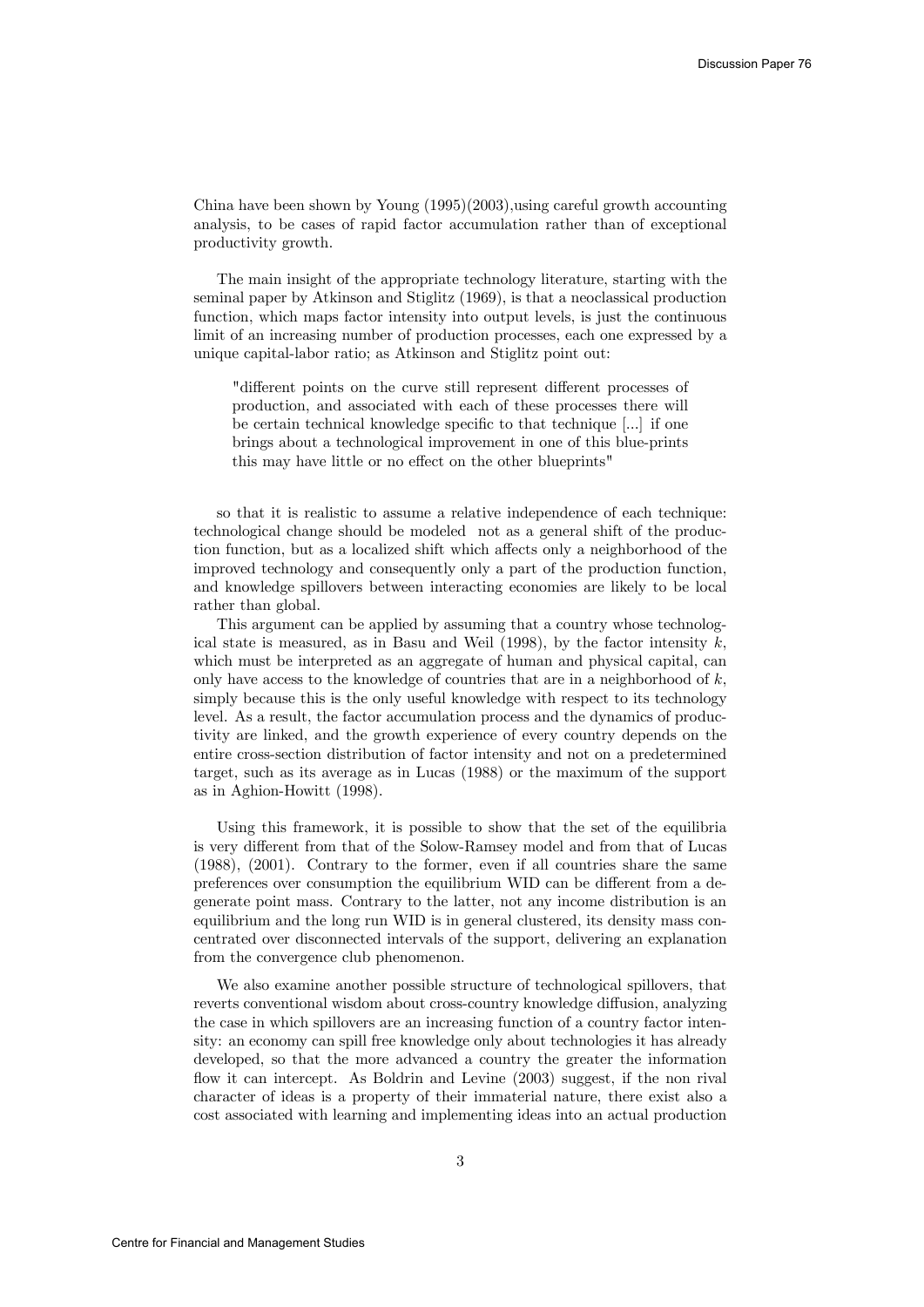process: it is more likely that an advanced economy can integrate, freely or at near zero-cost, knowledge about inferior technologies into its framework rather than the contrary. Technological breakthroughs in nanotechnologies are unlikely to affect productivity in a developing country that lacks physical and human capital resources needed to adopt them, while often a technological advanced economy is able to extract useful knowledge even from traditional and low-tech sectors. A recent case is the one reported by the Economist (2006) on the conflict between Starbucks, the world's largest multinational chain of coffee shops, and Ethiopia, the poorest country in the world, over the recognition of intellectual property rights on three varieties of coffee-beans (Sidamo, Yirgacheffe and Harrar) originally developed in some Ethiopian regions: Starbucks coffee shops sell Sidamo and Harrar coffees up to 27 \$ a pound because of their exotic origin and because of the beans'speciality status, while "Ethiopian coffee farmers only earn between 0.58 and 1.16 \$ for their crop, barely enough to cover the cost of production"1 .

Another channel through which knowledge spillovers might flow from low to high factor intensity countries is international migration: Docquier and Marfouk (2006) show that, for a given source country, emigrants are almost universally more skilled than non emigrants, while Beine, Docquier and Rapoport (2001) show that the net effect of this brain-drain phenomenon is negative for the majority of developing countries.

It is also possible to interpret this knowledge spillovers structure in a more conventional way, as representing the existence of barriers to technology adoption, as in Parente and Prescott (1994): low-k countries can search a limited portion of the distribution of existing technologies, since they lack the physical and human capital infrastructures needed to adopt them, the barrier being aggregate capital intensity *relative* to the maximum  $K_t$ , the technological leader at time t.

We show that *backward spillovers* of this kind generate, if copying is undirected and the same preferences over consumption are shared by every country, an equilibrium world factor distribution (WFD) which depends on the strength of spillovers: when spillovers are high a large part of its density mass is concentrated near the lower end of the WFD, since factor-scarce countries are drawn near each other to enlarge the quantity of accessible knowledge, while when spillovers are low the WFD density mass concentrates toward the technological frontier. An increase of the intensity of spillovers always enlarge the support of the WFD and WID, raising inequality.

This results shed a new light on those of Eeckhout and Jovanovic (2002): knowledge spillovers raise inequality not because of their direction, forward or backward along the distribution of factor intensity, but because of their mere existence. Moreover, we find that growth and inequality are negatively correlated: the more concentrated the distribution of relative factor intensity, the closer the technologies operated by countries interacting in the world economy, the higher the degree of increasing returns and the associated common growth rate of the world economy, consistently with empirical evidence documented by

<sup>1</sup>Tadesse Meskela, head of the Oromia Coffee Farmers Cooperative Union in Ethiopia reported in Seager (2006). Starbucks attempt to block Ethiopia's application to the US patent and trademark office could cost Ethiopia up to a 92\$ millions reduction in potential earnings, according to the independent development agency OxFam, a 25%increase of Ethiopian annual coffee's export earnings.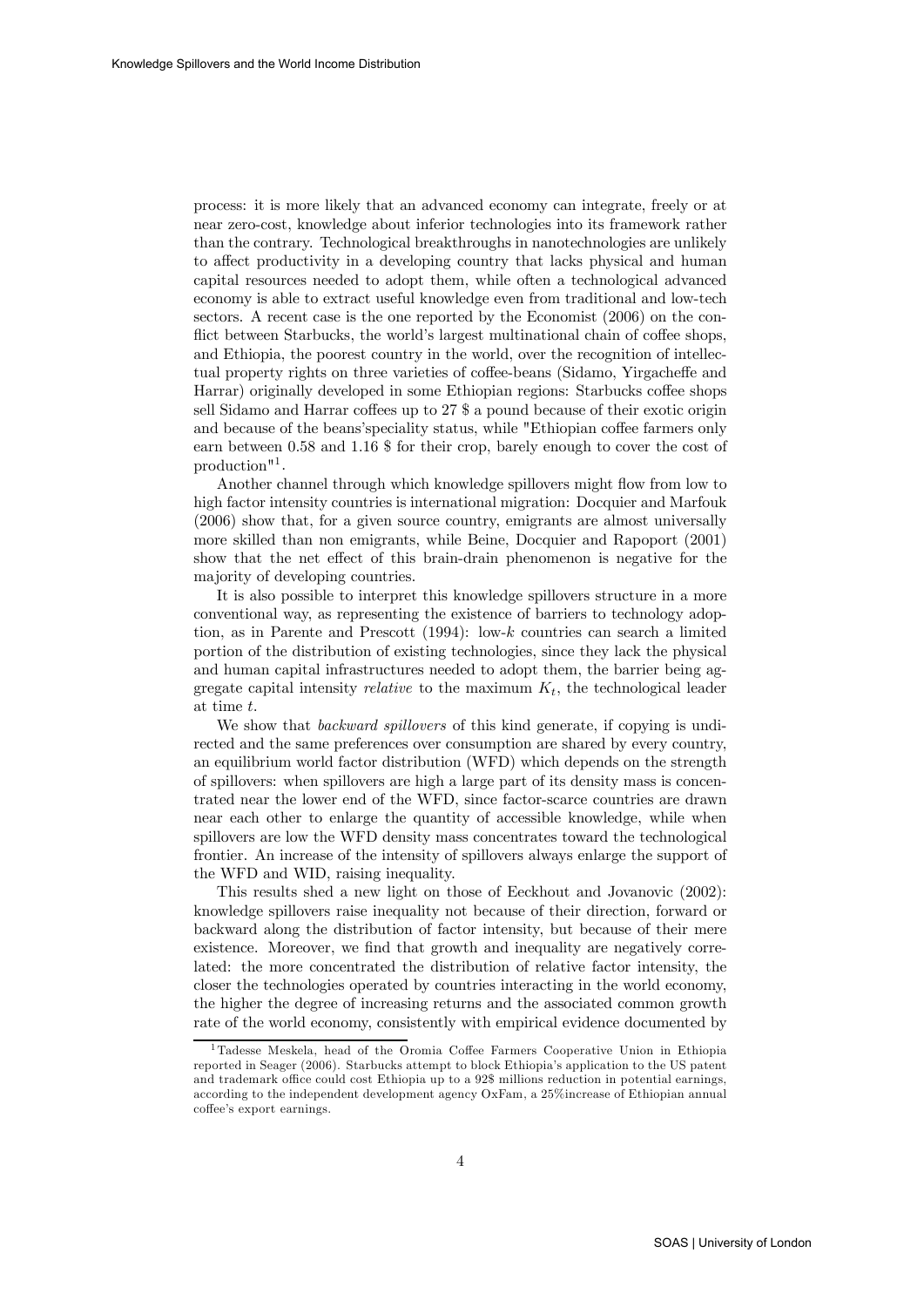Sala-i-Martin (2006).

The rest of the paper is organized as follows. Section 2 presents the model, introduces the two possible structures of knowledge spillovers and characterizes optimal growth of the world economy. Section 3 studies the equilibrium WFD and WID with appropriate and backward knowledge spillovers and analyses the relationship between spillovers, growth and inequality. Section 4 concludes.

# 2 The Model

### 2.1 Technology and the Structure of Knowledge Spillovers

Suppose a world economy consisting of a unit mass of countries whose total capital stock varies in the time-varying support  $[k_{\min}, K_t]$ , and in which there is no trade and no international capital flow. Each country produce the final consumption good using an aggregate of human and physical capital  $k$ , which should be considered also as an index of the technological level reached by the economy: the higher the factor intensity, the more advanced the technology operated by the economy.

The production function in per capita terms is given by

$$
y_t = F_t(k) = A_t(k) \cdot k \tag{1}
$$

where  $A_t(k)$  is a productivity parameter which represents the amount of technological knowledge a country can dispose of.

In particular we specify this technology index as

$$
A_t(k) = S_t(k)^{\beta} G_t^{1-\beta} \equiv \left[ 1 + \int_D \alpha(\frac{k}{K_t}) h_t(\frac{k}{K_t}) dz \right]^{\beta} G_t^{1-\beta} \qquad \text{for all } k \in [k_{\min}, K_t]
$$
\n(2)

where  $G_t$  is an efficiency index which grows at the constant and exogenous rate g shared by each and every country,  $z = k/K_t$  is the country factor intensity relative to the supremum  $K_t$  of the distribution of k among countries,  $H_t(z)$  is the distribution function of z defined over  $[z_{\text{min}}, 1], h_t(z) = H'_t(z)$  is the density of z,  $\beta$  is a parameter which measures the intensity of the spillover force,  $\alpha(z)$ is a positive bounded function that expresses the direction of copying (if  $\alpha > 0$ copying is directed toward the high-k countries, if  $\alpha' < 0$  it is directed toward the low  $k$  ones) and  $D$  is the domain over which spillovers act.

Equation (2) specifies country technology level as a Cobb-Douglas aggregate of two technical knowledge components: a common general part  $G_t$  which is not country-specific and that can be thought as general knowledge, and a knowledge spillovers component  $S_t$  that comes from cross-country interactions. The knowledge spillovers part of (2) is totally deterministic, but it can be interpreted as an expectation of the amount of knowledge a firm can copy drawing from the subset  $D \subseteq [z_{\min}, 1]$  of the support of  $h_t(z)$ : in fact, interpreting  $h_t(z)$  as a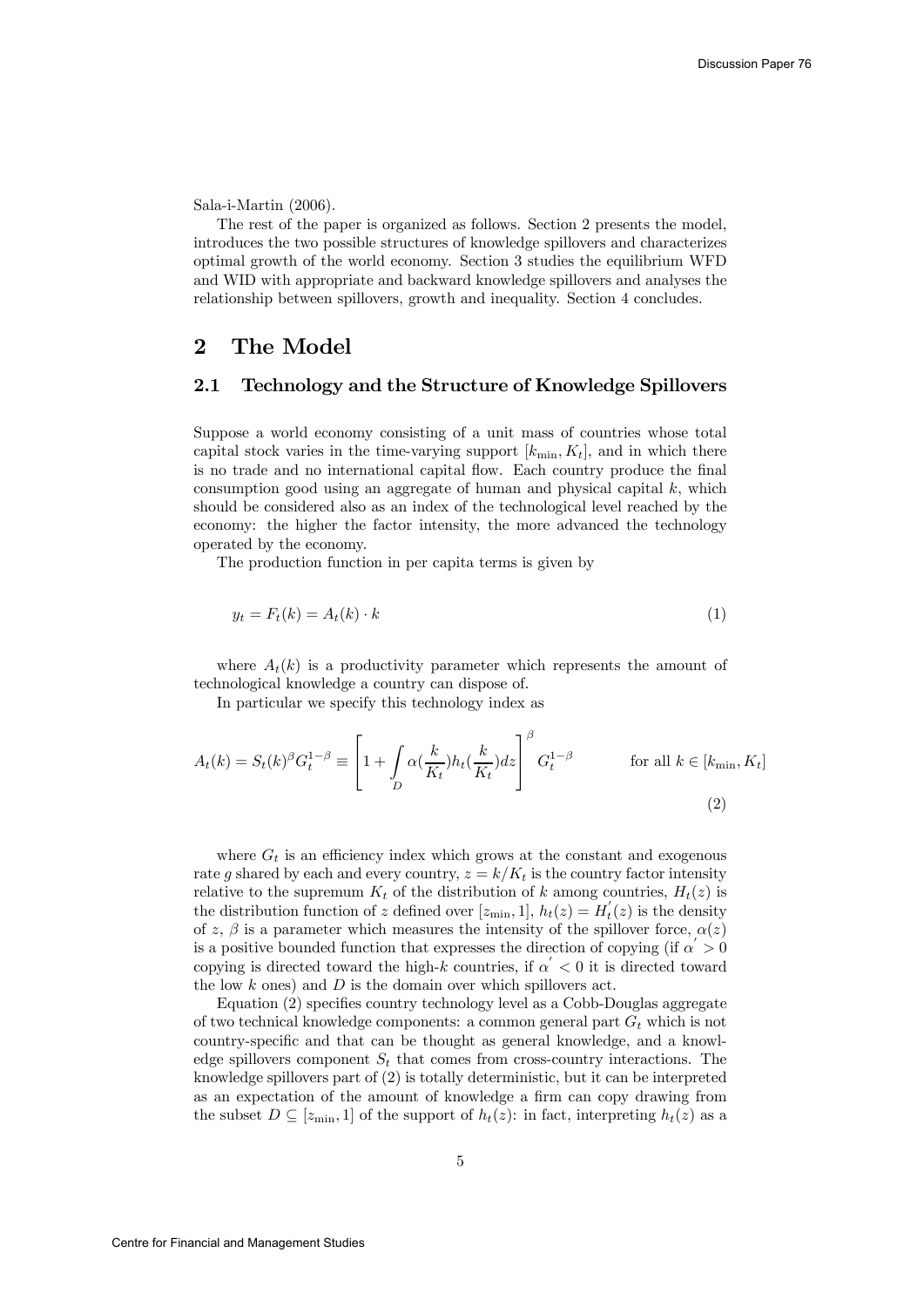probability density, the integral in  $S_t$  represent the mean of the copying function  $\alpha(z)$  conditional on the fact that  $z \in D$ . Note that the knowledge spillovers component of technology is bounded from below by 1.

The crucial step is the choice of the subset  $D$  over which spillovers flow:

• if  $D = [z_{\text{min}}, 1]$  then  $A_t(k)$  depends on the average level of the copying function  $\alpha(z)$  over the entire relative cross-country factor distribution, as in Lucas (1988), in which there is an externality based on the average level of human capital, and in Romer (1986) . In this case

$$
A_t^{'}(k) = 0 \qquad k \in [k_{\min}, K_t]
$$
\n(3)

Since the spillover force is global and acts over the whole support, the position of the single country is irrelevant and the marginal effect of an increase of the relative factor intensity is null.

• if  $D = \left[\frac{k}{K_t}, 1\right] \equiv [z, 1]$ , as in Eeckhout and Jovanovic (2002), then each country is supposed to freely extract useful technical knowledge from all countries that operate superior technologies. In this case the spillover force is negatively related to factor intensity: low k-countries have access to the knowledge of a large part of the cross-country distribution of techniques, while high k-countries can't copy much and have to rely more on investment.

In this framework the knowledge access function  $A_t(k)$  is decreasing in k

$$
A'_t(k) = -\frac{\beta}{K_t} S_t(k)^{\beta - 1} G_t^{1 - \beta} \alpha\left(\frac{k}{K_t}\right) h_t\left(\frac{k}{K_t}\right)
$$
  

$$
= -\frac{\beta}{K_t} \left(\frac{G_t}{S_t(k)}\right)^{1 - \beta} \alpha(z) h_t(z) \le 0
$$
 (4)

for all  $k \in [k_{\text{min}}, K_t]$  or for all  $z \in [z_{\text{min}}, 1]$ .

With this kind of *forward knowledge spillovers* the marginal effect on productivity of an increase in relative capital intensity is always negative: increasing its own stock of factors, advancing its technological level, and gaining rank along the cross-country factor distribution, reduces the amount of knowledge a country can copy. This is why the Eeckhout-Jovanovic model cannot explain the WID: growth accounting exercises, as Hall and Jones (1999, Table 1), finds a positive correlation between income levels, levels of physical and human capital and TFP. High k-countries display at the same time higher levels of efficiency, a feature that a representation of technology in terms of forward knowledge spillovers cannot explain.

The appropriate technology assumption can be introduced in the model by modifying the specification of the technology index  $A_t(k)$ : a country total factor intensity  $k$  is also an index of its technological level, so that it can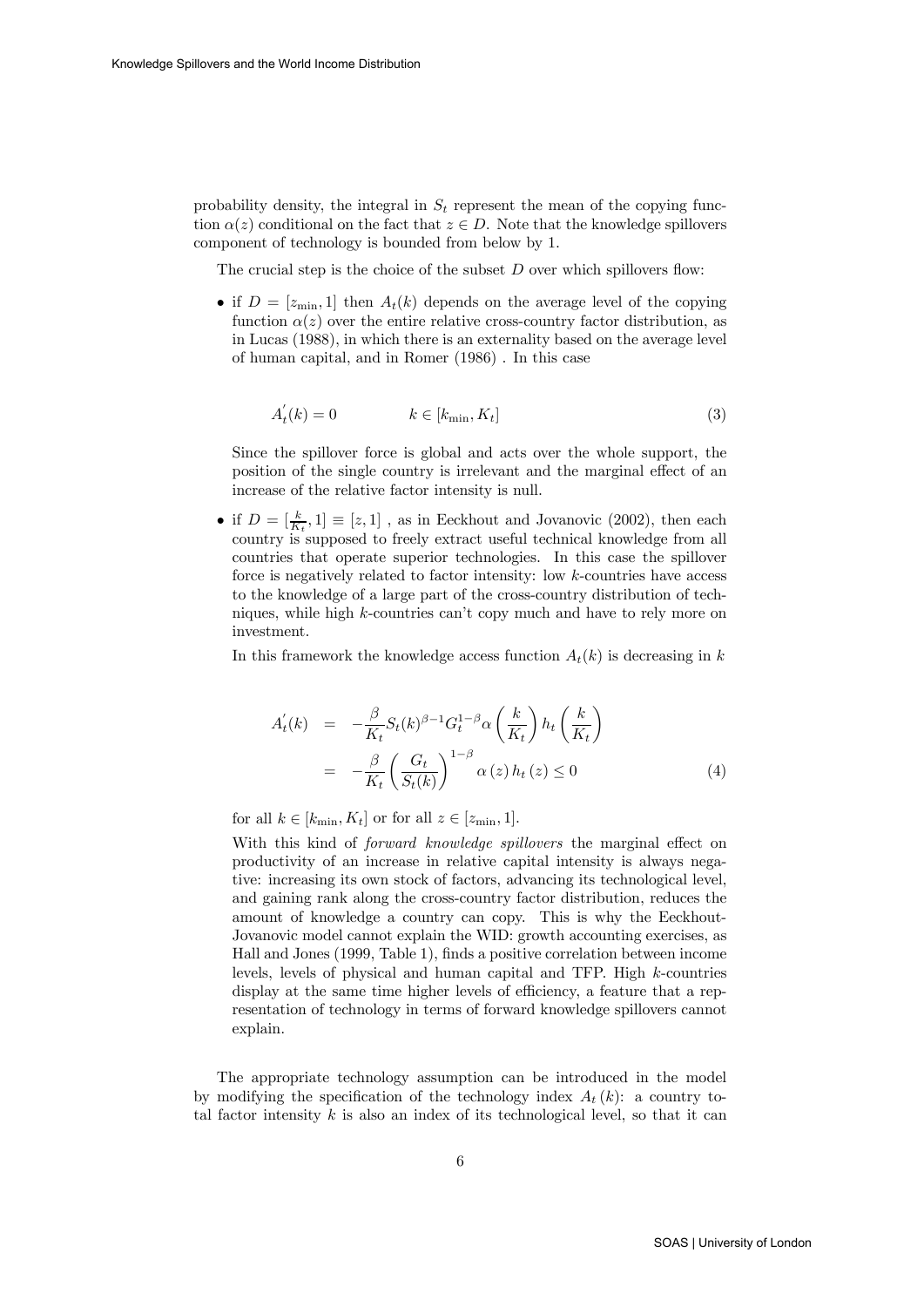grab useful knowledge only from neighbouring countries along the world factor distribution , the ones which are "technologically close". One can let  $D = [\underline{\delta}(k/K_t), \overline{\delta}(k/K_t)],$  where  $\overline{\delta} = (1 + \delta)$  and  $\underline{\delta} = (1 - \delta)$  so that

$$
A_t(k) = \begin{cases} G_t^{1-\beta} \left[ 1 + \int_{z_{\min}}^{\overline{\delta}(k/K_t)} \alpha(z) h_t(z) dz \right]_{\beta}^{\beta} & k \in \left[ k_{\min}, \frac{k_{\min}}{\underline{\delta}} \right] \\ G_t^{1-\beta} \left[ 1 + \int_{\frac{\underline{\delta}(k/K_t)}{\underline{\delta}(k/K_t)}}^{\overline{\delta}(k/K_t)} \alpha(z) h_t(z) dz \right]_{\beta}^{\beta} & k \in \left[ \frac{k_{\min}}{\underline{\delta}}, \frac{K_t}{\overline{\delta}} \right] \end{cases}
$$
(5)  

$$
G_t^{1-\beta} \left[ 1 + \int_{\frac{\underline{\delta}(k/K_t)}{\underline{\delta}(k/K_t)}}^1 \alpha(z) h_t(z) dz \right]_{\beta}^{\beta}
$$

Now we have two parameters which control the spillover's amplitude:  $\beta$  that identifies the general strength of the spillover force and  $\delta$  that measures the extension of the appropriate technology spillovers. Notice that as  $\delta \to 0$  and the appropriate technology spillovers are null (i.e. every capital intensity  $k$  corresponds to a different production process whose technology is independent from each other), the model converges to a traditional growth model with exogenous technological change, while for  $\delta \to \frac{1-z_{\min}}{z_{\min}}$  then  $D \to [z_{\min}, 1]$  and the model converges to the Lucas-Romer setting.

Notice that in (5) the amplitude of the technological neighborhood is proportional to the relative factor intensity of the country, that indexes its technological level: the more advanced the technology a country does operate, the larger the set of neighbouring technologies from which it can get useful knowledge (Figure 1). This assumption may seem strange at first: why a developed economy should be able to freely obtain useful knowledge over an inferior technology from a less developed one, while the latter cannot access the more advanced technology of the former?

The general idea is that an economy using a backward technology cannot simply spill knowledge from a frontier technology without a costly investment, while an advanced technology often can integrate in its framework knowledge from an inferior technology (one can think of the case of the genetic improvement of crop varieties, often using traditional agricultural knowledge of local communities). This specification seems to be consistent with the empirical evidence discussed by Caselli (2005) and Feyrer (2003): there is a significant positive correlation of the productivity residual A and measures of physical and human capital stock, so that the cross-country factor and TFP distributions seem to depend on each other. Equation (5) has the potential to explain cross-country variation in both per capita income and TFP through cross-country variation in factor intensity: in a companion paper, Gerosa (2007), we provide evidence supporting this specification.

The immediate consequence of the localization of knowledge spillovers, coherent with the appropriate technology assumption, is that the marginal effect of an increase of a country capital intensity  $k$  now depends on the shape of the WFD distribution: by moving up along the distribution a country passes into a different technology neighborhood and the variation in the knowledge flow depends on the WFD densities at the extremes of its current neighborhood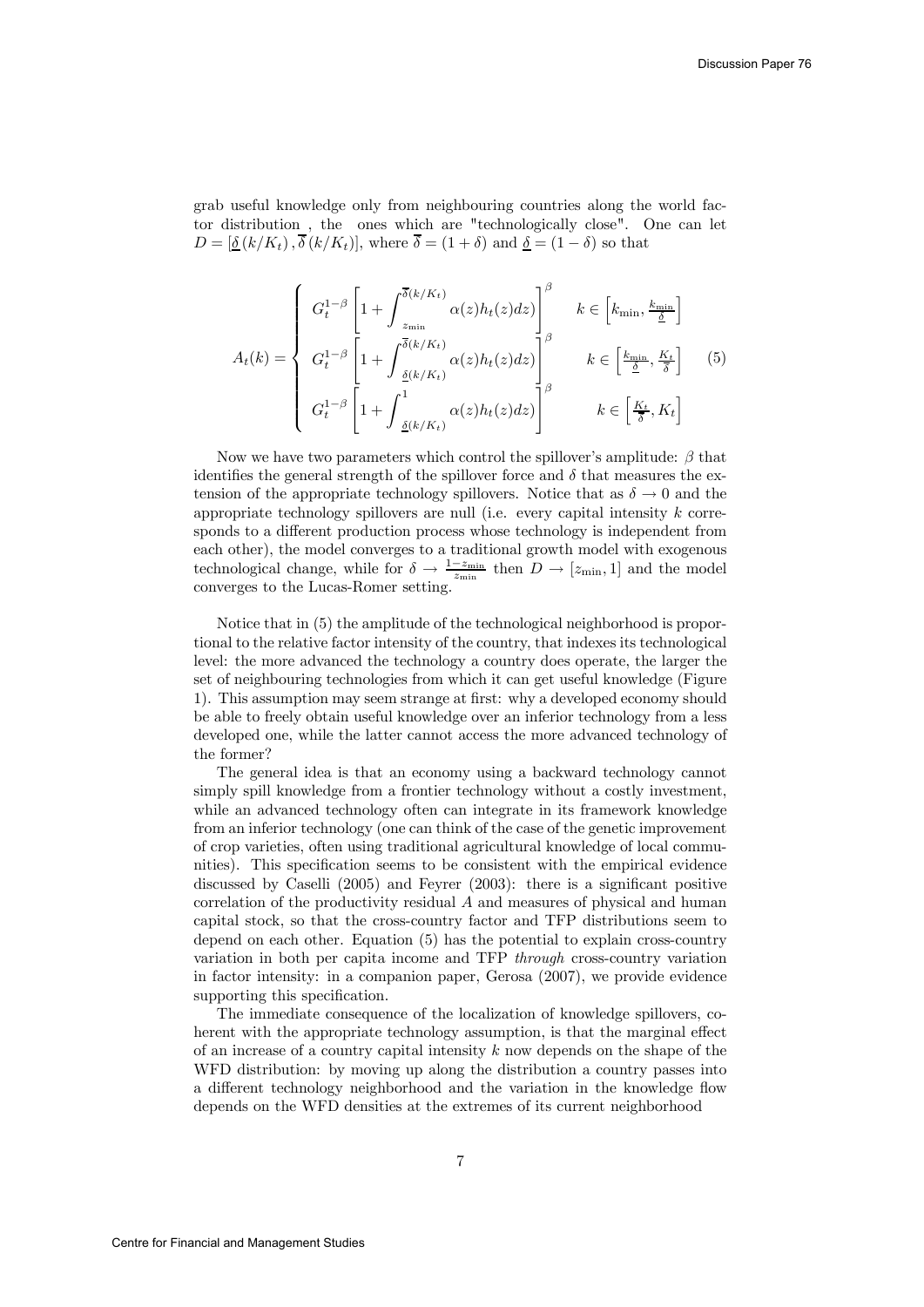$$
A'_{t}(k) = \begin{cases} \frac{\beta}{K_{t}} \left(\frac{G_{t}}{S_{t}(k)}\right)^{1-\beta} \overline{\delta} \alpha\left(z_{+}\right) h_{t}\left(z_{+}\right) \geq 0 & k \in \left[k_{\min}, \frac{k_{\min}}{\underline{\delta}}\right] \\ \frac{\beta}{K_{t}} \left(\frac{G_{t}}{S_{t}(k)}\right)^{1-\beta} \left[\overline{\delta} \alpha\left(z_{+}\right) h_{t}\left(z_{+}\right) - \underline{\delta} \alpha\left(z_{-}\right) h_{t}\left(z_{-}\right)\right] & k \in \left[\frac{k_{\min}}{\underline{\delta}}, \frac{K_{t}}{\overline{\delta}}\right] \\ -\frac{\beta}{K_{t}} \left(\frac{G_{t}}{S_{t}(k)}\right)^{1-\beta} \underline{\delta} \alpha\left(z_{-}\right) h_{t}\left(z_{-}\right) \leq 0 & k \in \left[\frac{K_{t}}{\overline{\delta}}, K_{t}\right] \end{cases}
$$
\n(6)

where  $z_+ = \overline{\delta}z$  and  $z_- = \underline{\delta}z$ .

Note that for countries that are sufficiently far from the boundary values of the support  $[k_{\min}, K_t]$ , i.e. for  $k \in \left[\frac{k_{\min}}{\frac{\delta}{\delta}}, \frac{K_t}{\overline{\delta}}\right]$ i , the marginal effect of a factor intensity increase now depends on the shape of the WFD in the technological neighborhood in which the economy is located, i.e. on the values  $h_t(z_+)$  and  $h_t(z_+)$ , and on the size of the technological neighborhood, as measured by the parameter  $\delta$ : for certain WFD this effect and the elasticity can be positive, so that an increase of its capital intensity and a gain in rank along the WFD can improve the productivity of a country. On the other hand, for very low- $k$ (high-k) countries the marginal effect on productivity of an increase in  $k$  is always positive (negative), since their technological neighborhood is left-truncated (right-truncated).

Backward knowledge spillovers can be introduced letting  $D = \left[\frac{k_{\min}}{K_t}, \frac{k}{K_t}\right] \equiv$  $[z_{\text{min}}]$  so that the technology index becomes:

$$
A_t(k) = S_t(k)^{\beta} G_t^{1-\beta} \equiv \left[ 1 + \int_{z_{\min}}^{k/K_t} \alpha(z) h_t(z) dz \right]^{\beta} G_t^{1-\beta} \quad \text{for all } k \in [k_{\min}, K_t]
$$
\n(7)

Here knowledge spillovers come from the sampling of the portion of the distribution of capital intensities indexing technologies already reached by the economy through costly investment: free informational leakage can only improve or upgrade existing production processes.

It is possible to interpret such a specification of the efficiency index also in terms of barriers to technology adoption, in the spirit of Parente and Prescott (1994): here low- $k$  countries face a barrier that preclude them the access to the upper portion of the distribution of the world technologies, reducing their aggregate technological efficiency.

In this case the marginal effect of an increase in capital intensity is always positive

$$
A_t^{'}(k) = \frac{\beta}{K_t} \left( \frac{G_t}{S_t(k)} \right)^{1-\beta} \alpha(z) h_t(z) \ge 0 \qquad \text{for all } k \in [k_{\min}, K_t]
$$
 (8)

By raising its own aggregate capital intensity a country also increases accessed knowledge since it can extract useful knowledge from a greater part of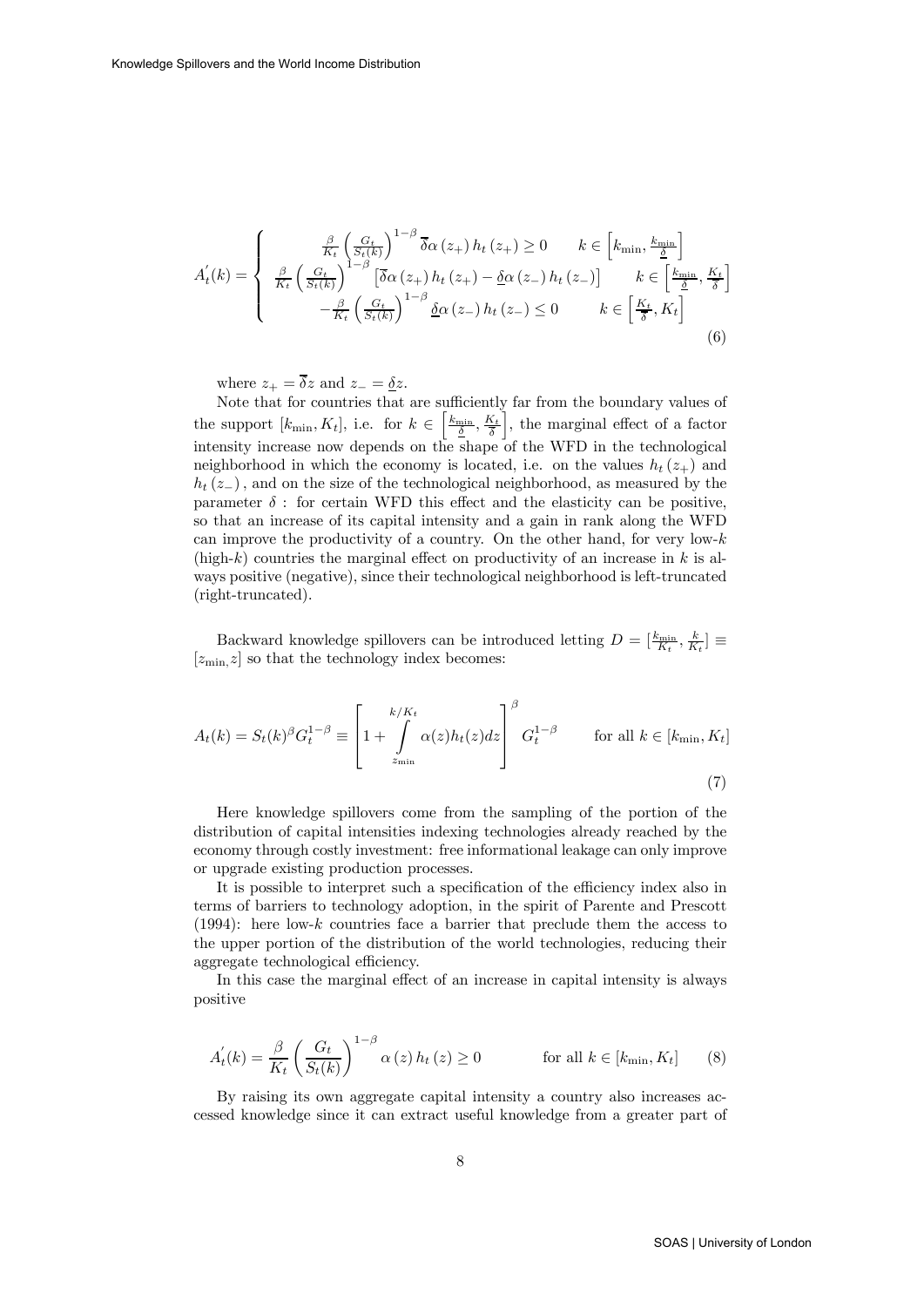$h_t(z)$ . In Gerosa (2007) we show that also (7) is consistent with empirical evidence.

Given  $(1)$ , an increase in k through investment has a positive direct effect on a country per capita output but also an indirect effect, because it changes the component of a country's resources it can freely borrow form other countries; in particular

$$
F'_{t}(k) = A'_{t} \cdot k + A_{t}(k) = A_{t}(k)[1 + \varepsilon_{t}(k)]
$$
\n(9)

where  $\varepsilon_t(k) = \frac{A'_t(k) \cdot k}{A_t(k)}$  is the elasticity of the technology access function  $A_t(k)$ , which measures the percentage variation in productivity associated with a marginal increase in  $k$ : this elasticity is a crucial object in the following general equilibrium analysis, because an equilibrium WFD should equalize  $\varepsilon_t(k)$  among countries (from (9) is also evident that  $\varepsilon_t(k)$  must be greater than -1, ensuring that the marginal productivity of capital is not negative).

With forward spillovers  $\dot{a}$  la Eeckhout-Jovanovic one has

$$
\varepsilon_{t}(k) = -\beta z \frac{\alpha(z) h_{t}(z)}{S_{t}(k)}
$$
\n(10)

which measure the percentage loss associated with a one per cent increase in k: in this case  $(9)$  reveals that the production technology always display decreasing returns to scale for each country in the world economy, their degree varying with the shape of the WFD.

With appropriate technology spillovers one has

$$
\varepsilon_{t}(k) = \begin{cases}\n\frac{\beta z}{S_{t}(k)} \overline{\delta \alpha}(z_{+}) h_{t}(z_{+}) \ge 0 & k \in \left[k_{\min}, \frac{k_{\min}}{\underline{\delta}}\right] \\
\frac{\beta z}{S_{t}(k)} \left[\overline{\delta \alpha}(z_{+}) h_{t}(z_{+}) - \underline{\delta \alpha}(z_{-}) h_{t}(z_{-})\right] & k \in \left[\frac{k_{\min}}{\underline{\delta}}, \frac{K_{t}}{\overline{\delta}}\right] \\
-\frac{\beta z}{S_{t}(k)} \underline{\delta \alpha}(z_{-}) h_{t}(z_{-}) \le 0 & k \in \left[\frac{K_{t}}{\overline{\delta}}, K_{t}\right]\n\end{cases}
$$
\n(11)

so that very low-k (high-k) countries always have increasing (decreasing) returns to scale, while for countries with complete technological neighborhoods returns to scale depend on the shape of the WFD and on the parameter  $\delta$  which controls the size of the neighborhoods.

Finally with backward spillovers one has

$$
\varepsilon_{t}\left(k\right) = \beta z \frac{\alpha\left(z\right)h_{t}\left(z\right)}{S_{t}(k)}\tag{12}
$$

and the percentage gain associate to a marginal increase in  $k$  also measures the degree of increasing returns of each economy.

The presence of increasing returns to scale with appropriate technology and backward spillovers implies that a competitive equilibrium in general does not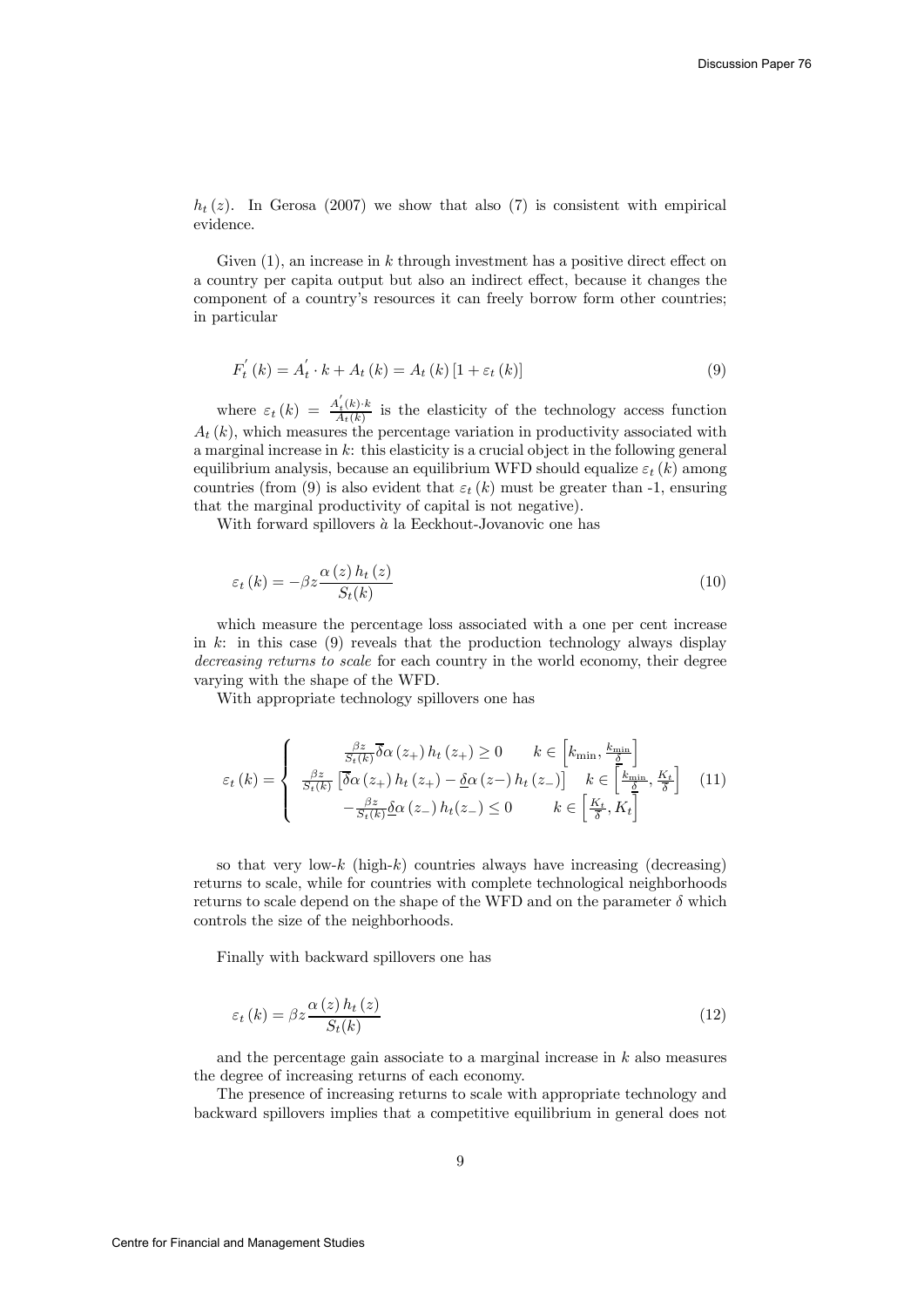exist: if k is paid its marginal productivity then  $F_t'(k) k = A_t(k) k [1 + \varepsilon_t(k)] >$  $A_t(k) k = F_t(k)$  and factor payments exceed the value of production. A competitive equilibrium exists if, as in Romer (1986), in every country there exist a large number  $N$  of small firms so that aggregate capital intensity is given by the sum  $k = \sum_{n=1}^{N}$  $i=1$  $k_i$  and the effect of an increase of the capital intensity of a single firm is irrelevant: in this case every firm takes  $A_t$  as given, while in the aggregate  $A_t$  is an increasing function of aggregate capital intensity k. Here we focus on optimal growth, that is on a world economy composed by countries whose factor accumulation trajectories are chosen by social planners that maximize total utility taking care of the externality associated with the presence of knowledge spillovers.

#### 2.2 Optimal Growth of the World Economy

The economy faces convex adjustment costs that are proportional to its output level, so that passing from k to  $\tilde{k}$  in a unit time interval costs  $y \cdot C\left(\frac{\tilde{k}}{k}\right)$ ´ units of foregone consumption, where  $C' > 0, C'' > 0$  and the total capital stock depreciates at the constant rate  $\eta$  so that  $C(1 - \eta) = 0$ .

The social planner problem is that of maximizing total utility over an infinite horizon given the production technology (1): this is equivalent to maximizing net production coherently with the representative agent's preferences over consumption. Period t production net of adjustment costs is given by  $\left[1 - C\left(\frac{\tilde{k}}{k}\right)\right]y$ , so that the PDV of national production of over the infinite horizon  $v_t(k)$  solves

$$
v_t(k) = \max_{\tilde{k}} \left\{ \left[ 1 - C\left(\frac{\tilde{k}}{k}\right) \right] A_t(k) \cdot k + \frac{1}{1+r} v_{t+1} \left(\tilde{k}\right) \right\} \tag{13}
$$

where  $r$  is the exogenous world interest rate.

Using the first-order and envelope conditions as in Eeckhout-Jovanovic (2002), it is possible to obtain a second-order difference equation in  $k$  which characterizes the optimal factor accumulation path

$$
(1+r) C' \left(\frac{k_{t+1}}{k_t}\right) A_t (k_t) = A_{t+1} (k_{t+1}) \left\{ \frac{k_{t+2}}{k_{t+1}} C' \left(\frac{k_{t+2}}{k_{t+1}}\right) + \left[1 - C \left(\frac{k_{t+2}}{k_{t+1}}\right) \right] [1 + \varepsilon_{t+1} (k_{t+1})] \right\} (14)
$$

then one can proceed in finding a solution in which every economy accumulates k at the same rate  $x_k$ , so that  $h_t(z) = h(z)$  holds and the cross-country factor distribution is time-invariant, while total factor productivity grows only through the increase of common knowledge,  $x_A \equiv \frac{A_{t+1}}{A_t} = (1+g)^{1-\beta}$  from (2).

Now suppose that every economy shares the same preferences over consumption, that are characterized by a common CRRA utility function for the representative consumer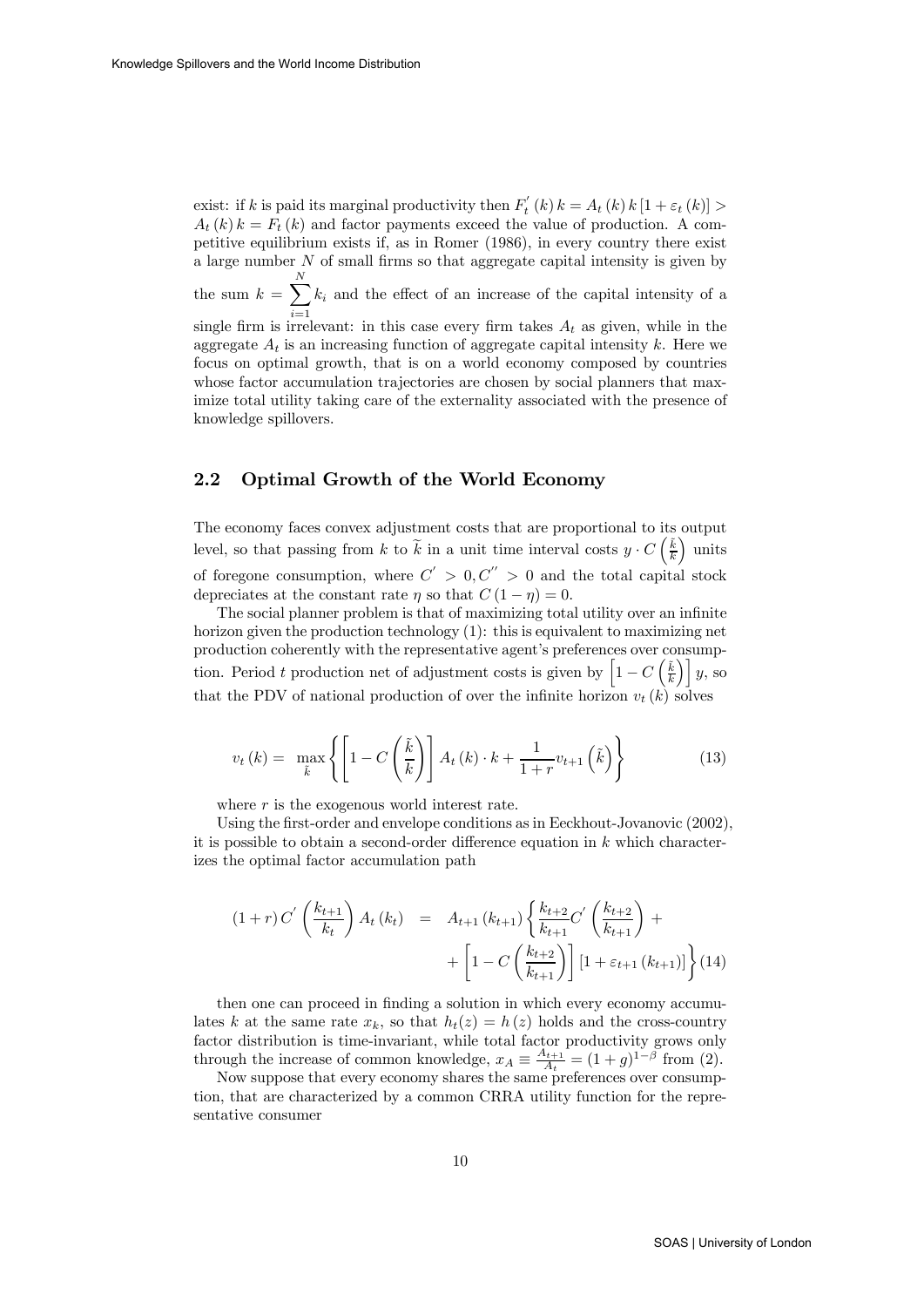$$
U = \sum_{t=0}^{\infty} \rho^t \frac{c_t^{1-\gamma} - 1}{1 - \gamma} \qquad \rho < 1 \quad \gamma > 0
$$
 (15)

where  $\rho$  is the subjective discount rate and  $\gamma$  controls the elasticity of intertemporal substitution of consumption. Now it is possible to eliminate  $r$  from (14) using the FOC for consumption and the fact that the growth rate of consumption must equal the growth rate of potential output, or  $x_c = x_k x_A$  from (1).

The crucial assumption of this general equilibrium analysis is

$$
\varepsilon_{t}(k) = \varepsilon \qquad \text{for all } k \text{ and for all } t \tag{16}
$$

An equilibrium WFD is such that the elasticity of the access function  $A_t(k)$ to  $k$  is equalized among countries: if the percentage change associated with a marginal shift along the support of the WFD is completely independent of the position of the country along the WFD, then there is no incentive to change position and the factor distribution, and by consequence the world income distribution, is the equilibrium one.

If (16) holds, (14) reduces to an equation in the single variable  $x_k = x$ 

$$
\Psi(x) \equiv \frac{\left[\frac{(\xi x)^{\gamma}}{\xi \rho} - x\right] C'(x)}{1 - C(x)} = 1 + \varepsilon \tag{17}
$$

where  $\xi = (1+q)^{1-\beta}$ .

We show in the Appendix that  $\Psi$  is a strictly increasing function, so that, given a value for  $\varepsilon$ , the common equilibrium growth rate of every economy is uniquely determined, provided some restrictions on the cost function  $C(x)$  and the elasticity of marginal utility  $\gamma$  hold (in the Appendix we present also a detailed derivation of the optimization procedure).

#### Proposition 1

If the cost function verifies  $\left[\frac{\gamma[\xi(1-\eta)]^{\gamma-1}}{\rho}-1\right] \frac{(1-\eta)C'(1-\eta)}{1-C(1-\eta)} < 1+\varepsilon$  and if  $\gamma > \frac{\xi x}{1+r}$  then, for any  $\varepsilon > -1$ , there exist a unique growth rate x which solves (17), where  $x \in (1 - \eta, \min\left[C^{-1}(1), \frac{(1+r)}{\xi}\right])$ . Moreover, the equilibrium growth rate x is an increasing function of  $\varepsilon$ . **Proof.** Appendix A.  $\blacksquare$ 

As an example, if adjustment costs are defined by the convex function  $C(x)$  =  $B[x-(1-\eta)]^{\theta}$ , with  $B>0$  and  $\theta>1$ , and  $\gamma>1$  then an equilibrium always exists for any given  $\varepsilon > -1$ . The lower bound on the growth rate is given by the situation in which investments are null and the capital stock depreciates at the constant rate  $\eta$ , while the upper bound is given by the the two restrictions of the No-Ponzi game condition and of the non-negativity of net production.

Notice that: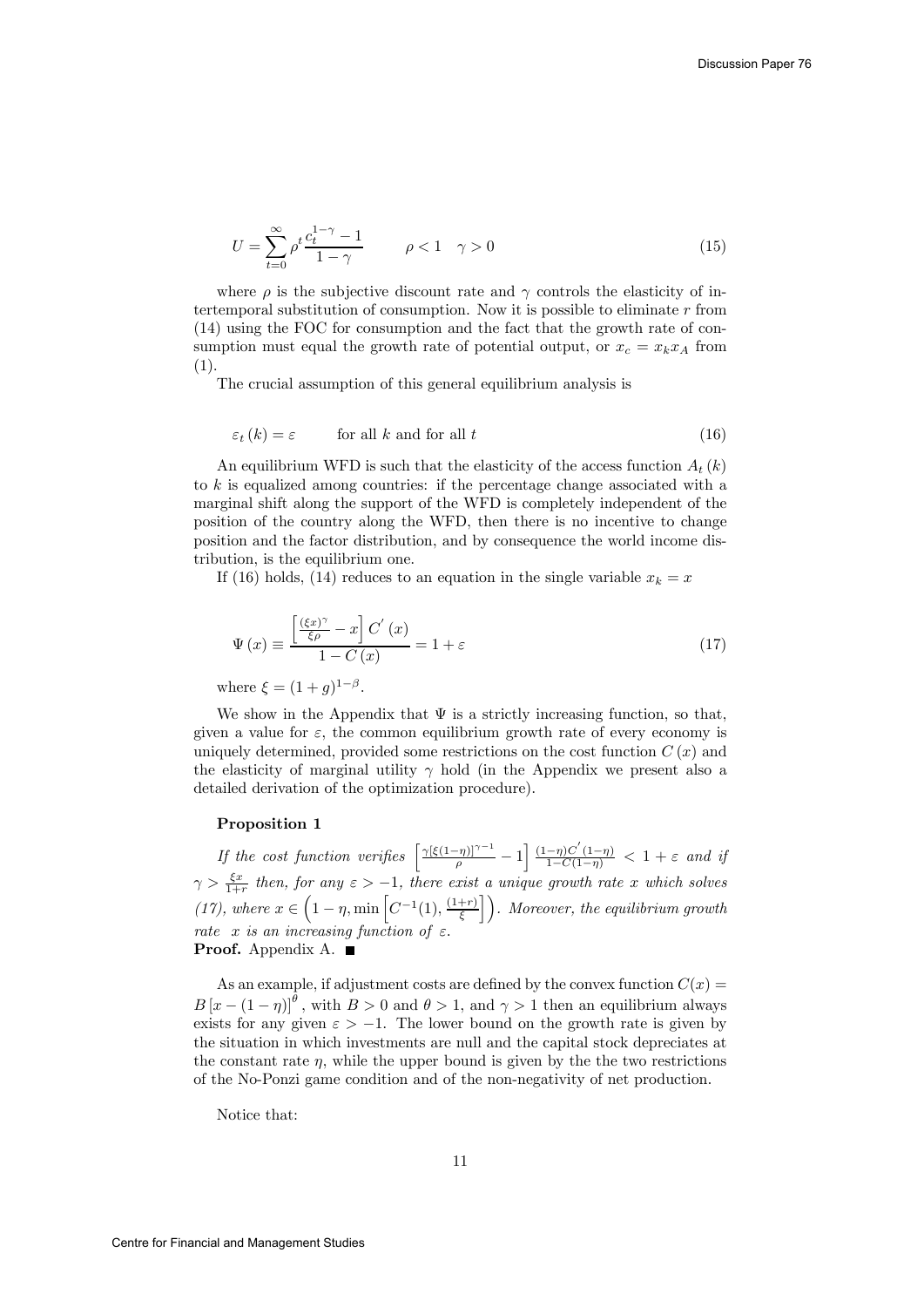- Since with forward spillovers model  $\varepsilon_t(k)$  is always negative, the equilibrium growth rate  $x_k^*$  is decreasing in the absolute value  $|\varepsilon|$  of this elasticity: the greater the accessed knowledge loss associated with an increase in firm size, the larger the incentives to stay back and not accumulate capital for firms and the lower the steady-state growth rate.
- The no-externality case with  $\beta = 0$  (which is just the standard Ak model) and the k-independent externality case of Romer (1986) or Lucas (1988) where  $A_t$  is equal to the mean of the distribution and the position of the single country is irrelevant  $(\partial A_t/\partial k = 0)$ , are characterized by the condition  $\varepsilon = 0$  and share the same growth rate, which is greater than with forward spillovers: moreover in both cases any initial distribution  $H<sub>0</sub>(z)$  simply replicates itself and can be sustained in a BGP equilibrium, so that there is no restriction the theory can impose on the equilibrium WFD and WID.
- With appropriate spillovers  $\varepsilon$  can in principle be either positive or negative, and the WFD and WID can be such that the world economy displays either decreasing or increasing returns to scale: in the next section we show that an equilibrium WFD with appropriate technology knowledge spillovers always induce constant returns to scale for the world economy.
- With backward spillovers  $\varepsilon$  is always positive and the world economy always displays increasing returns to scale: moreover the growth rate of the world economy is an increasing function of the degree of increasing returns, which in turn depend on the equilibrium WFD.

In any case, the fundamental issue is the cross-country equalization of the elasticity  $\varepsilon_t(k)$  of the technology index which depend on the cross-country distribution of factor intensities: an equilibrium WFD equalizes  $\varepsilon_t(k) = \varepsilon$  among countries for all possible type of knowledge spillovers, but the shape of the equilibrium WFD depends on the spillovers structure.

### 3 The Equilibrium World Income Distribution

### 3.1 The Equilibrium WID with Appropriate Technology Knowledge Spillovers

In the general framework given by (1) and (2) there are three elements which determine the shape of the equilibrium WFD: the copying function  $\alpha(z)$ , the strength of the spillovers as measured by the parameter  $\beta$  and the elasticity  $\varepsilon$ of the knowledge function  $A_t(k)$ . The crucial element for a distribution to be an equilibrium one is the equalization of  $\varepsilon_t(k)$  among countries, which could be conjectured to be the outcome of the evolution of the world economy starting with an initial distribution of relative factor intensities/technological processes  $H_0(z)$ . With forward spillovers the *direction* of the force represented by this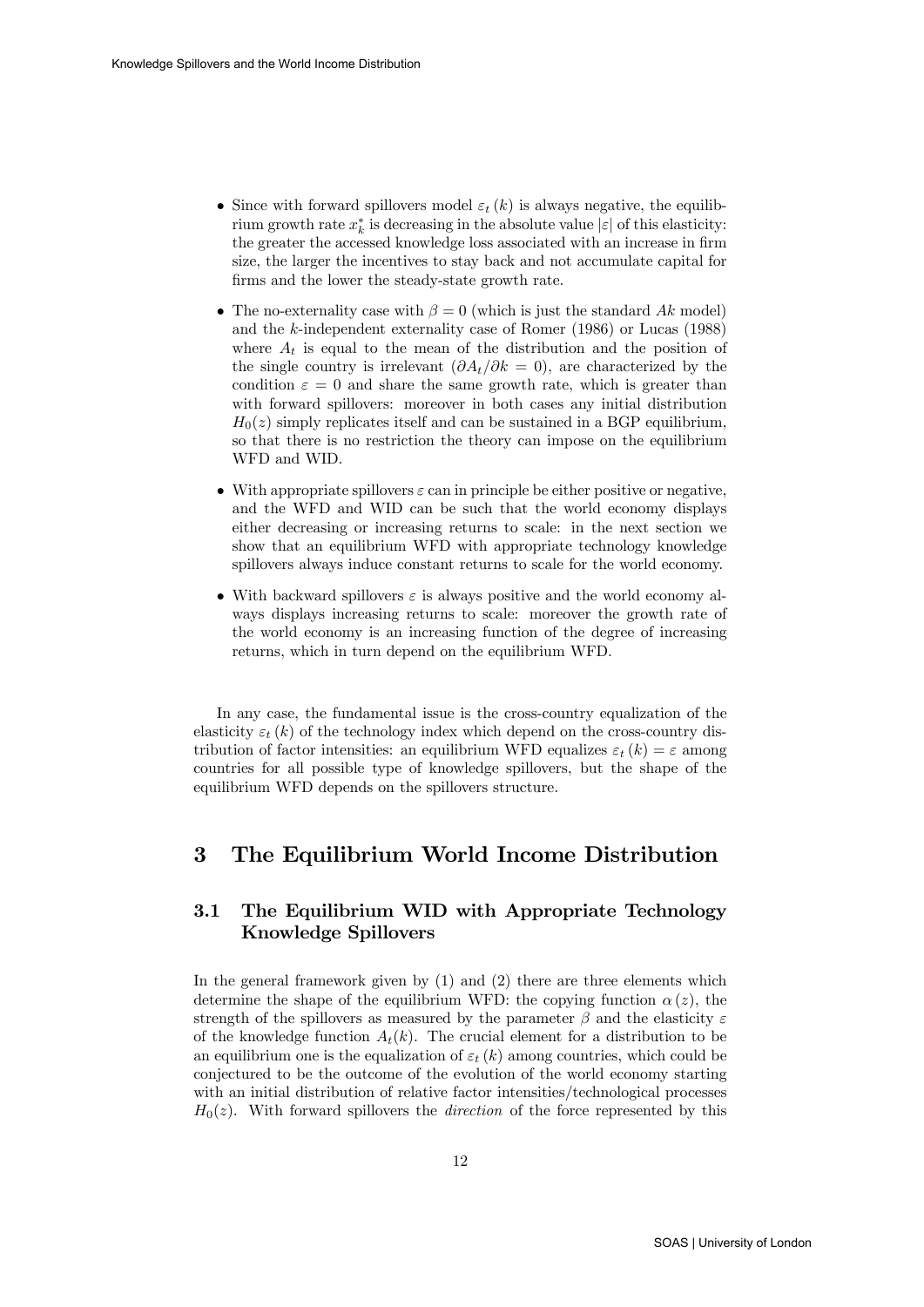elasticity is the same for every country in the support, even if its magnitude can vary with its position along the WFD: accumulating capital and gaining rank along the WFD reduces the quantity of accessed knowledge for every country in the support, so that the existence of spillovers always acts as an incentive to stay back (it is the "free-riding case", as Eeckhout and Jovanovic (1998) defined it in the working paper version of their paper).

In the appropriate technology framework, as it is specified in (5), the marginal effect of an increase in capital intensity and the sign of the elasticity  $\varepsilon_t(k)$ is ambiguous for countries sufficiently far from the boundary values of the support and opposite in direction for very low-k and very high-k countries as  $(11)$ shows: it is a boundary effect that pushes backward economies up along the WFD, since they always have a net positive effect by moving forward along the distribution, and pulls the advanced ones back because, being the technological leaders, they have no larger technological neighborhood to reach. The presence in the appropriate technology framework of these two opposite forces at the edges of the WFD support makes it difficult to find an equilibrium which is defined as

#### Definition 1

An equilibrium for the world economy described by  $(1)$ ,  $(5)$  and  $(15)$  consists of:

 $-$  an elasticity  $\varepsilon > -1$ 

- a growth rate  $x \in \left(1 - \eta, \min\left[C^{-1}(1), \frac{(1+r)}{\xi}\right]\right)$  $\mathcal{L}$ 

- a lower bound  $z_{\text{min}} \in [0,1]$  of the support of the world factor distribution - a world factor distribution, i.e. a function  $h(z):[z_{\min}, 1] \to \mathbb{R}$  that verifies  $\int h(z) dz = 1$ 1

$$
\int_{z_{\rm min}}^{z_{\rm min}} e^{(z/\omega z)}
$$

such that  $(16)$  and  $(17)$  hold.

Since  $\beta > 0$ ,  $\alpha(z)$  and  $h_t(z)$  are positive functions so that the integrand in  $A_t(k)$  is always positive, equation (11) shows that a solution with  $\varepsilon > 0$  cannot exist because for  $k \in \left[\frac{K_t}{\delta}, K_t\right]$  the elasticity  $\varepsilon_t(k)$  is always negative: unless we have equality and the WFD coincide with a degenerate point mass centered in  $z = 1$  and every country has the same factor intensity, the upper tail of the distribution always feels a force that pulls it back. It follows that in equilibrium  $\varepsilon \leq 0$ .

Can an equilibrium with  $\varepsilon < 0$  exist? It seems that at the lower tail of the WFD there is a symmetric problem, because for  $k \in \left[k_{\min}, \frac{k_{\min}}{\underline{\delta}}\right]$ | the elasticity is always positive. But as  $k_{\text{min}}$  gets smaller and smaller this part of the support shrinks and the elasticity, as a measure of the force that pushes up backward countries, also becomes smaller and smaller. As  $k_{\min} \to 0$  (11) is reduced to a system of two equations

$$
\frac{\beta z}{S_t(k)} \left[ \overline{\delta} \alpha \left( z_+ \right) h_t \left( z_+ \right) - \underline{\delta} \alpha \left( z_- \right) h_t \left( z_- \right) \right] = \varepsilon \qquad k \in \left( 0, \frac{K_t}{\overline{\delta}} \right] \tag{18}
$$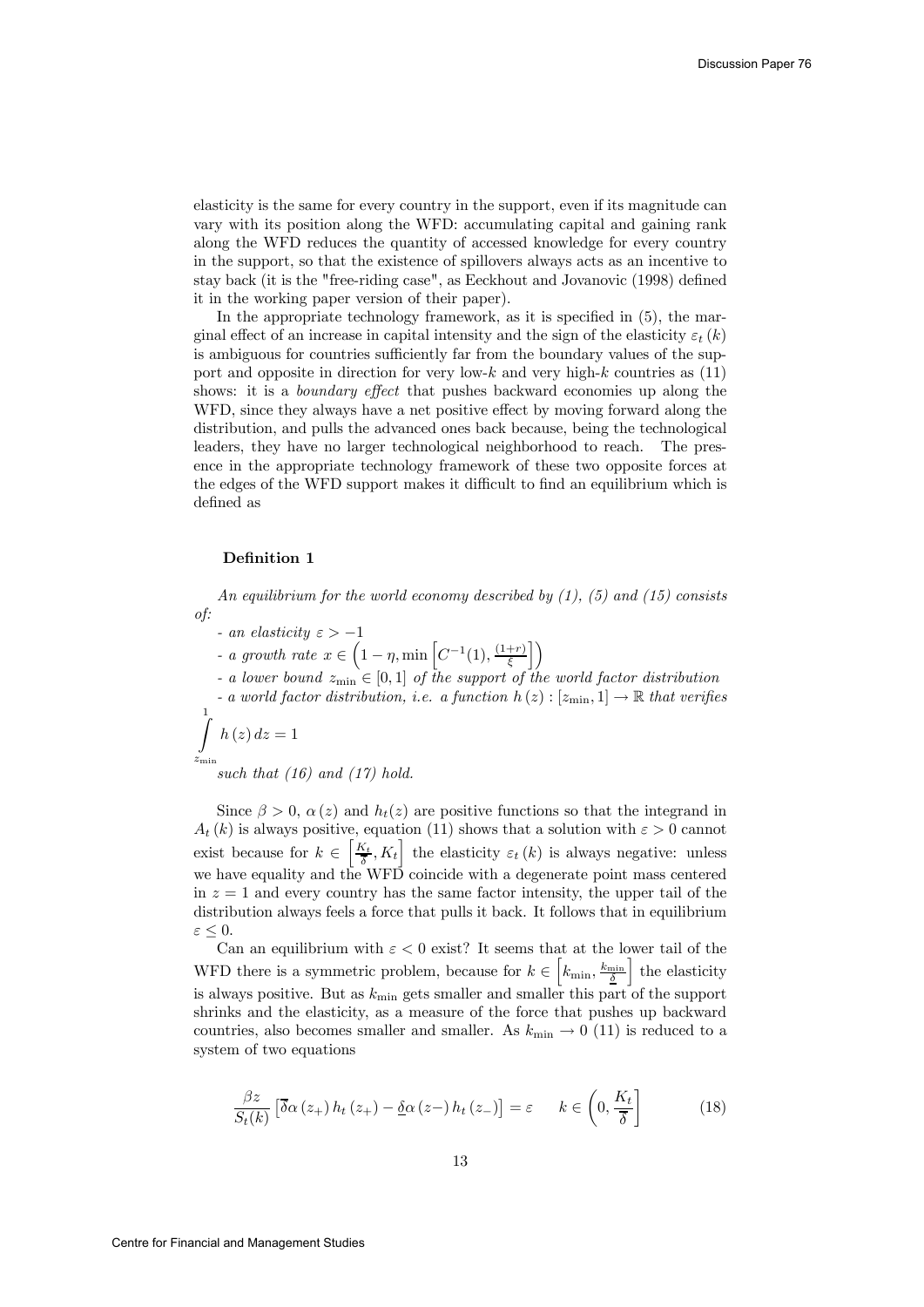$$
-\frac{\beta z}{S_t(k)}\delta\alpha\left(z_-\right)h_t\left(z_-\right)=\varepsilon \qquad k\in\left[\frac{K_t}{\overline{\delta}},K_t\right]
$$
\n
$$
(19)
$$

and an equilibrium WFD with  $\varepsilon < 0$  may exist.

In order to characterize the equilibrium WFD one can proceed in the same way as Eeckhout and Jovanovic (2002). Since (16) holds we have:

$$
\frac{A_t^{'}(k)}{A_t(k)} = \frac{\varepsilon}{k} \to A_t(k) = \lambda_t k^{\varepsilon}
$$
\n(20)

for some sequence of constants of integration  $\{\lambda_t\}.$ Substituting from (5) gives:

$$
G_t^{1-\beta} \left[ (1 + \int_{\underline{\delta}(k/K_t)}^{\overline{\delta}(k/K_t)} \alpha(z) h(z) dz \right]^\beta = \lambda_t k^\varepsilon \qquad k \in \left( 0, \frac{K_t}{\overline{\delta}} \right] \tag{21}
$$

and

$$
G_t^{1-\beta} \left[ (1 + \int_{\underline{\delta}(k/K_t)} \alpha(z) h(z) dz) \right]^\beta = \lambda_t k^\varepsilon \qquad k \in \left[ \frac{K_t}{\overline{\delta}}, K_t \right] \tag{22}
$$

and calculating the two sides of (21) and (22) for  $k = \frac{K_t}{\overline{\delta}}$ 

$$
\lambda_t = \left(\frac{K_t}{\overline{\delta}}\right)^{-\varepsilon} G_t^{1-\beta} \left[1 + \int\limits_{\underline{\delta/\delta}}^1 \alpha(z) h(z) dz\right]^\beta \qquad k \in (0, K_t]
$$
 (23)

and eliminating  $\lambda_t$  from (21) and (22) leaves with an implicit characterization of  $h(z)$  for the two parts of the support

$$
1 + \int_{z_{-}}^{z_{+}} \alpha(z)h(z)dz = (\overline{\delta}z)^{\frac{\varepsilon}{\beta}} \left[1 + \int_{\frac{\delta}{\sqrt{\delta}}}\alpha(z)h(z)dz\right] \qquad z \in \left(0, \frac{1}{1+\delta}\right] \quad (24)
$$

$$
1 + \int_{z_{-}}^{1} \alpha(z)h(z)dz = \left(\overline{\delta}z\right)^{\frac{\epsilon}{\beta}} \left[1 + \int_{\underline{\delta}/\overline{\delta}}^{1} \alpha(z)h(z)dz\right] \qquad z \in \left[\frac{1}{1+\delta}, 1\right] \qquad (25)
$$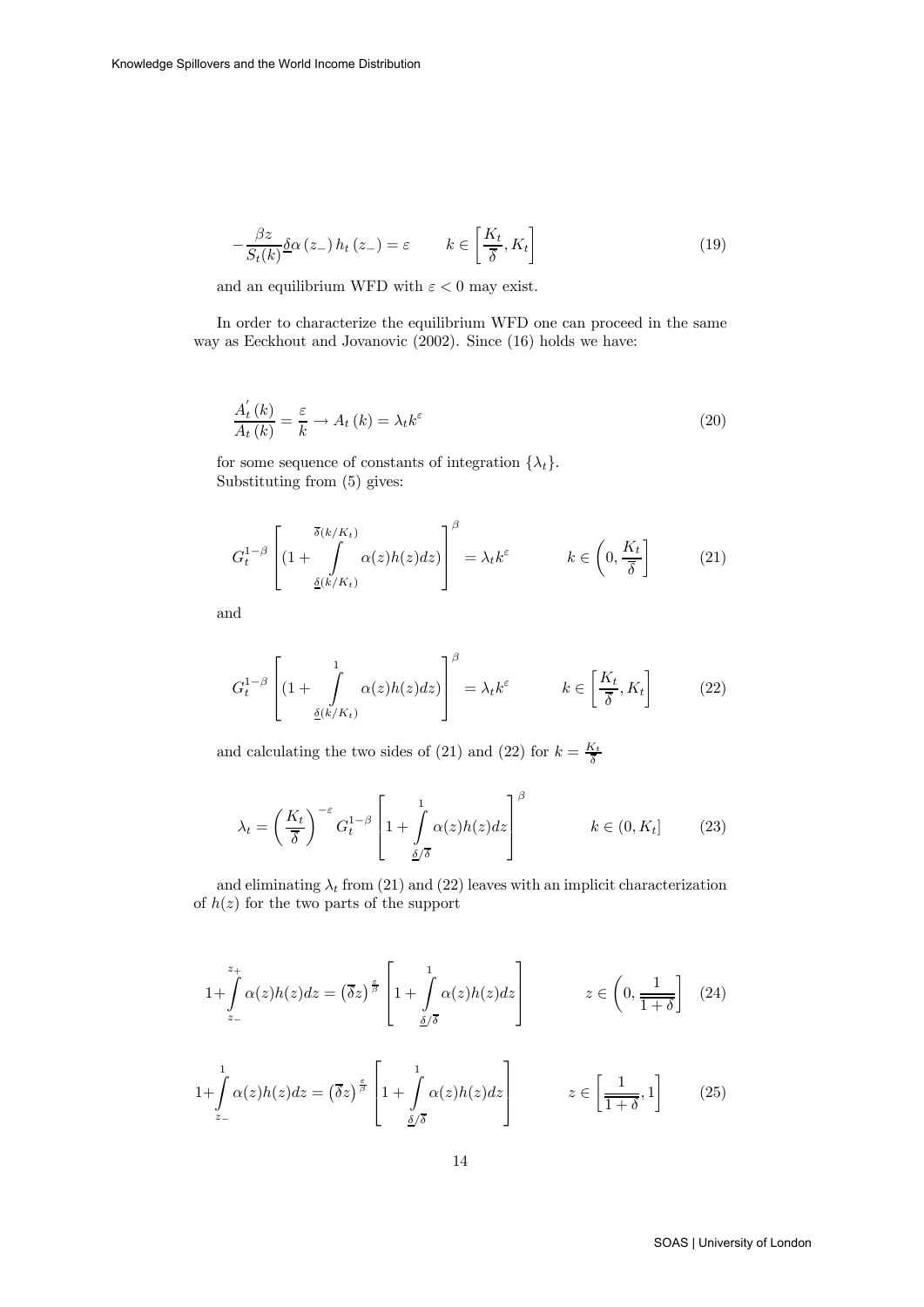which can be rewritten as

$$
[(1+\delta) z]^{\frac{\varepsilon}{\beta}} = \begin{cases} 1 + \int_{z_{-}}^{z_{+}} \alpha(z)h(z)dz \\ \frac{1 + \int_{z_{-}}^{1} \alpha(z)h(z)dz}{1 + \int_{z_{-}}^{1} \alpha(z)h(z)dz} \end{cases} z \in (0, \frac{1}{1+\delta}]
$$
  

$$
z \in \left[\frac{1}{1+\delta}, 1\right]
$$
  

$$
1 + \int_{z_{-}}^{1} \alpha(z)h(z)dz \end{cases}
$$
 (26)

But, while the left hand side of this equilibrium equation diverges as  $z \to 0$ since  $\varepsilon$  < 0, the right hand side of (26) is bounded. In the undirected copying hypothesis ( $\alpha(z) = \alpha$ ) since  $h(z)$  is a density function its integral over a subset of the support cannot be greater than 1 and the right hand side must be in  $\left[\frac{1}{1+\alpha}, 1+\alpha\right]$ . If copying is directed the boundedness of the RHS of (26) follows from the fact that  $\alpha(z)$  is bounded in  $[z_{\min}, 1]$ .

It follows that an equilibrium WFD with  $\varepsilon < 0$  is impossible, and the only possible equilibria in the appropriate technology framework are those with  $\varepsilon = 0$ : appropriate technology knowledge spillovers always entail an equilibrium world economy characterized by constant returns to scale.

Imposing the equilibrium condition  $\varepsilon = 0$  greatly restricts the shape and properties of the equilibrium distribution. Suppose that  $h(z)$  is an equilibrium WFD defined over  $[z_{\text{min}}, 1] \subseteq [0, 1]$ : once again, since  $\beta > 0$ ,  $\alpha(z)$  and  $h(z)$ are positive functions and  $A_t(k)$  is always positive, by (11) the equilibrium condition  $\varepsilon = 0$  is verified at the boundaries of the support if and only if the density function vanishes over the parts of the support from which low-z and high−z countries receive knowledge spillovers

$$
h(z_{+}) = 0 \qquad z \in [z_{\min}, \frac{z_{\min}}{1 - \delta}] \tag{27}
$$

$$
h(z_{-}) = 0 \t z \in [\frac{1}{1+\delta}, 1]
$$
\n(28)

so that

$$
h(z) = 0 \qquad z \in [(1+\delta)z_{\min}, \frac{(1+\delta)}{(1-\delta)}z_{\min}] \tag{29}
$$

$$
h(z) = 0 \qquad z \in [\frac{(1-\delta)}{(1+\delta)}, 1-\delta] \tag{30}
$$

For countries that have a complete technological neighborhood the equilibrium condition is in general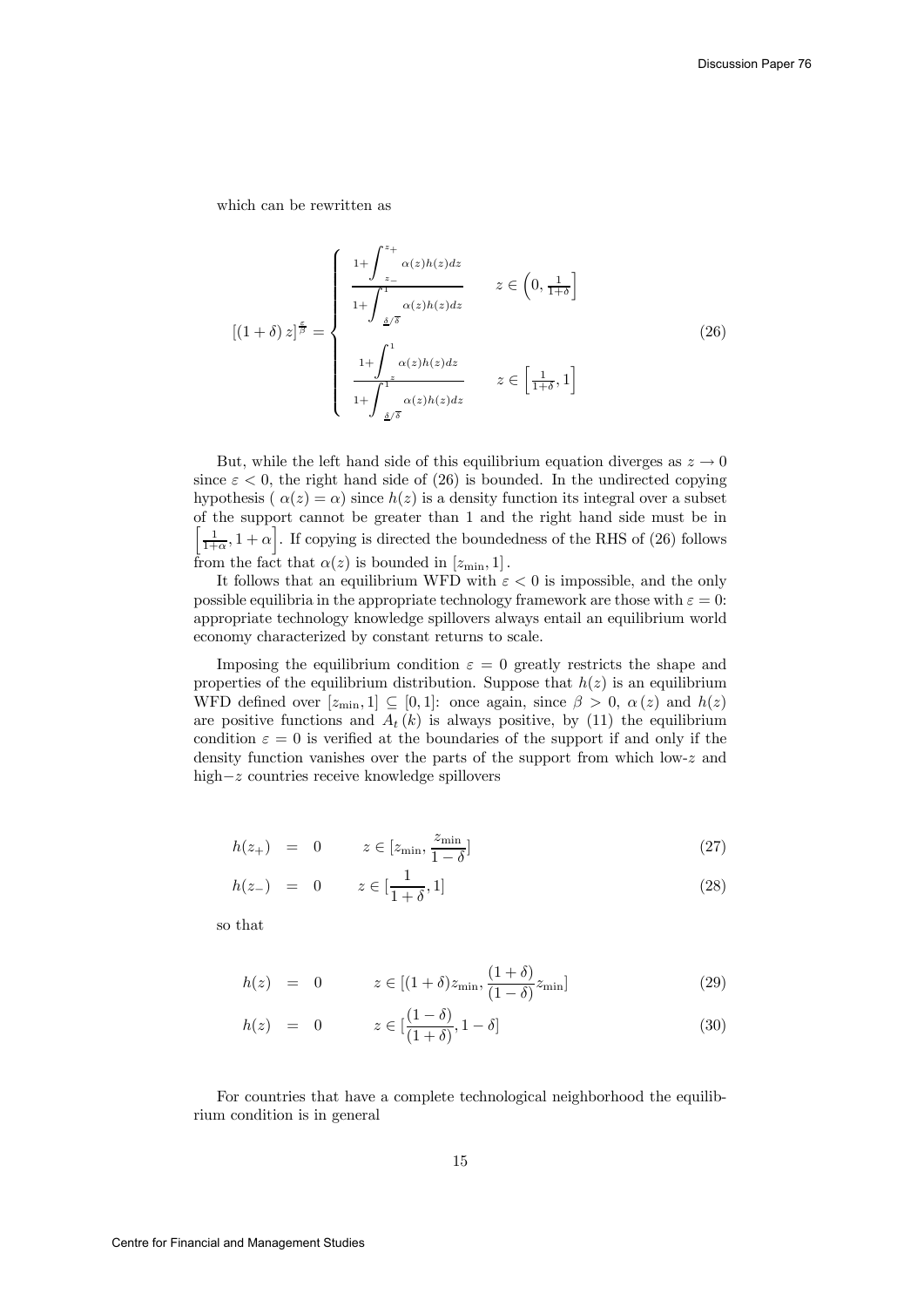$$
(1+\delta)\,\alpha\left(z_{+}\right)h\left(z_{+}\right) = (1-\delta)\,\alpha\left(z_{-}\right)h\left(z_{-}\right) \qquad z \in \left[\frac{z_{\min}}{\underline{\delta}}, \frac{1}{\overline{\delta}}\right] \tag{31}
$$

so that in equilibrium

$$
h_t(z_+) = 0 \Rightarrow h_t(z_-) = 0 \qquad z \in \left[\frac{z_{\min}}{\underline{\delta}}, \frac{1}{\overline{\delta}}\right] \tag{32}
$$

Since by definition  $z_+ = \frac{(1+\delta)}{(1-\delta)} z_-$  (27) and (28) imply also<sup>2</sup>

$$
h(z) = 0 \qquad z \in \left[\frac{(1+\delta)^2}{1-\delta} z_{\min}, \left(\frac{1+\delta}{1-\delta}\right)^2 z_{\min}\right] \tag{33}
$$

$$
h(z) = 0 \qquad z \in \left[ \left( \frac{1 - \delta}{1 + \delta} \right)^2, \frac{\left(1 - \delta\right)^2}{1 + \delta} \right] \tag{34}
$$

Iterating this passage one obtains

$$
h(z) = 0 \text{ for } \begin{cases} z \in P_n = \left[\frac{(1+\delta)^n}{(1-\delta)^{n-1}} z_{\min}, \left(\frac{1+\delta}{1-\delta}\right)^n z_{\min}\right] \\ z \in Q_n = \left[\left(\frac{1-\delta}{1+\delta}\right)^n, \frac{(1-\delta)^n}{(1+\delta)^{n-1}}\right] \end{cases} \qquad n \in \mathbb{N} \qquad (35)
$$

and denoting with  $Z = \left[ \begin{pmatrix} 1 \\ 1 \end{pmatrix} \right]$  $n\in\mathbb{N}$  $P_n$  $\setminus$ ∪ $\Big(\bigcup$  $n \in \mathbb{N}$  $Q_n$  $\setminus$  ]  $\cap$  [ $z_{\text{min}}$ , 1] the subset of

the WFD support over which the density must be zero according to (35), we obtain

#### Proposition 2

The set of the equilibrium world factor distributions for the world economy described by  $(1)$ ,  $(5)$  and  $(15)$  consists of all distributions  $h(z)$  defined over  $[z_{\min}, 1]$ , for some  $z_{\min} \in [0, 1]$ , such that  $-h(z)=0$  for  $z \in Z$ 

- (1 + δ)  $\alpha(z_+) h_t(z_+) = (1 - \delta) \alpha(z_-) h_t(z_-)$  for  $z \in \left[\frac{z_{\text{min}}}{\delta}, \frac{1}{\delta}\right]$  $\Big\}$  and  $z \notin Z$ The associated equilibrium world income distribution is then obtained through (1).

<sup>&</sup>lt;sup>2</sup>One can reason along this line:  $(1 + \delta)z_{\text{min}} = z_{-}$  for  $z = \frac{(1+\delta)}{(1-\delta)}z_{\text{min}}$ , so that  $z_{+} = \frac{(1+\delta)^2}{1-\delta}z_{\text{min}}$  and since  $h\left[(1+\delta)z_{\text{min}}\right]=0$  then (32) imposes also  $h\left[\frac{(1+\delta)^2}{1-\delta}z_{\text{min}}\right]=0$ . On the other hand  $1-\delta = z_+$  for  $z = \frac{(1-\delta)}{(1+\delta)}$ , and  $z_- = \frac{(1-\delta)^2}{1+\delta}$ . Since(30) imposes  $h[(1-\delta)] = 0$ , then also  $h\left[\frac{(1-\delta)^2}{1+\delta}\right]=0.$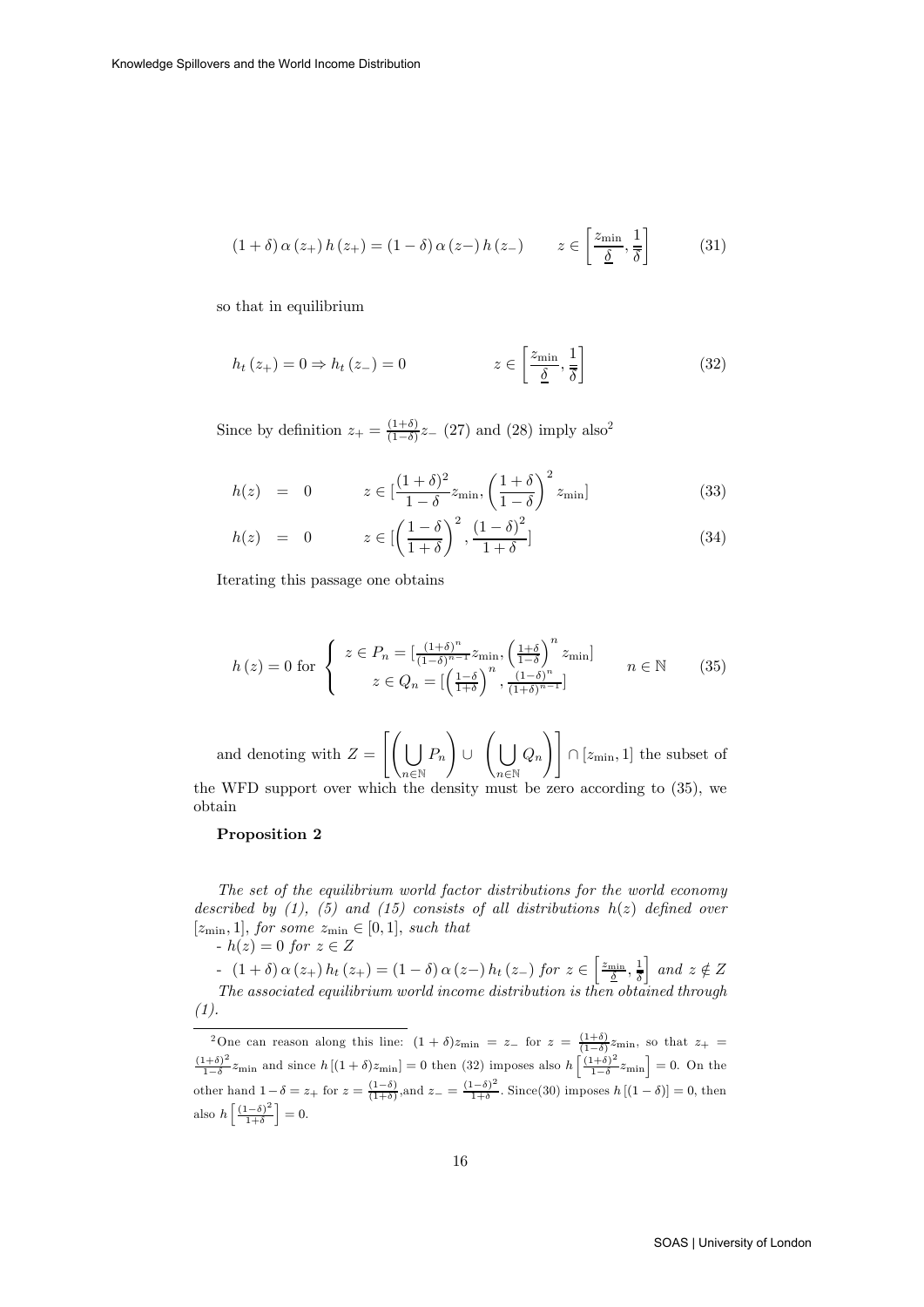Thus, the set of equilibria for a world economy characterized by the presence of local spillovers or appropriate technology is very different from that of a world economy in which knowledge spillovers are global, either because of a common world technology assumption à la Solow or because the technology index depends on the average factor intensity à la Romer-Lucas: even if preferences over consumption are identical for each country, absolute convergence in relative factor intensity and income levels is not the only equilibrium outcome, as in a Solow setting, but also not every cross-country factor distribution and world income distribution are equilibria, as in the Romer-Lucas framework.

Here convergence of the WFD and WID to a degenerate point mass and absolute convergence in relative income levels is indeed an equilibrium, but in general an equilibrium WFD, and the associated equilibrium WID, will not be continuous over its support and its density mass will be concentrated over disconnected intervals of  $[z_{\min}, 1]$ : this can be interpreted as the equilibrium endogenous formation of convergence clubs, where countries cluster toward different long run relative factor intensity, or relative technological levels, and the world economy is characterized by a permanent degree of inequality (Figure 2 shows a possible configuration of the equilibrium WID). In an appropriate technology framework where knowledge spillovers diffuse over a localized portion of the world capital intensity-technology distribution, an equilibrium distribution is attained by splitting the world economy in separate technological clusters between which there are no knowledge spillovers: in this sense, the observed bimodality of the WID could be interpreted as a sign of a long run tendency toward a split of the world economy in two distinct technological neighbourhoods. In each technological cluster every economy shares the same level of efficiency even if capital intensities differ: every technological cluster behaves as a Romer-Lucas economy in which every distribution of factor intensity is an equilibrium.

#### 3.2 The Equilibrium WID with Backward Knowledge Spillovers

The definition of an equilibrium for a world economy characterized by the presence of backward spillovers/barriers to technology adoption changes slightly, since in this case  $\varepsilon$  is always positive

#### Definition 2

An equilibrium for the world economy described by  $(1)$ ,  $(7)$  and  $(15)$  consists of:

- an elasticity  $\varepsilon > 0$
- a growth rate  $x \in \left(1 \eta, \min\left[C^{-1}(1), \frac{(1+r)}{\xi}\right]\right)$  $\mathcal{L}$
- a lower bound  $z_{\text{min}} \in [0,1]$  of the support of the world factor distribution
- a world factor distribution, i.e. a function  $h(z):[z_{\min},1] \to \mathbb{R}$  that verifies

$$
\int_{z_{\min}}^{1} h(z) dz = 1
$$

such that  $(16)$  and  $(17)$  hold.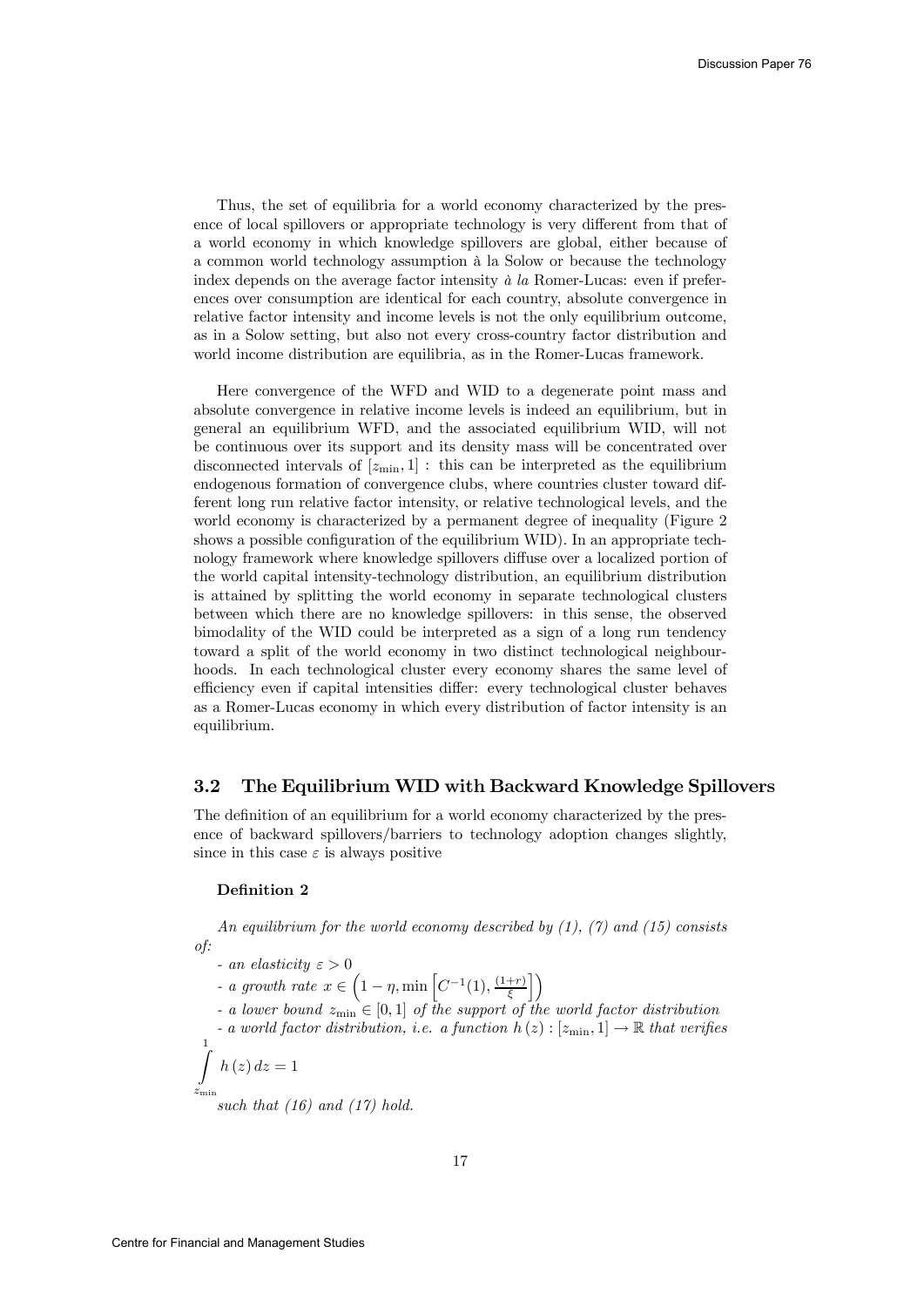Since (16) and (20) hold, for some sequence of constants of integration  $\{\lambda_t\}$ , substituting from (7) gives

$$
G_t^{1-\beta} \left[ 1 + \int\limits_{z_{\min}}^{k/K_t} \alpha(z) h_t(z) dz \right]^{\beta} = \lambda_t k^{\varepsilon} \quad \text{for all } k \in [k_{\min}, K_t] \quad (36)
$$

and evaluating this identity at  $k = k_{\text{min}}$  one obtains

$$
\lambda_t = G_t^{1-\beta} k_{\min}^{-\varepsilon} \tag{37}
$$

and it is now possible to eliminate  $\lambda_t$  from (36)

$$
1 + \int_{z_{\min}}^{k/K_t} \alpha(z) h_t(z) dz = \left(\frac{k}{k_{\min}}\right)^{\frac{\varepsilon}{\beta}} \quad \text{for all } k \in [k_{\min}, K_t]
$$
 (38)

Finally, noting that  $\frac{k}{k_{\min}} = \frac{z}{z_{\min}}$  and differentiating both sides with respect to z one obtains

$$
h(z) = \frac{\varepsilon}{\beta \alpha(z) z_{\min}^{\frac{\varepsilon}{\beta}}} z^{-\left(1 - \frac{\varepsilon}{\beta}\right)}\tag{39}
$$

that, together with the restriction that  $\int$  $z_{\rm min}$  $h(z) dz = 1$ , gives the equilibrium WFD for any  $\varepsilon$  and any copying function  $\alpha(z)$ .

Suppose copying is undirected and  $\alpha(z) = \alpha$  (in the following we maintain

this assumption). Then it is possible to obtain a closed form solution for the equilibrium WFD  $h(z)$  imposing the normalization:

$$
\int_{z_{\min}}^{1} h(z)dz = \frac{\varepsilon}{\beta \alpha z_{\min}^{\frac{\varepsilon}{\beta}}} \int_{z_{\min}}^{1} z^{-\left(1 - \frac{\varepsilon}{\beta}\right)} = 1
$$
\n(40)

from which

$$
z_{\min} = \left(\frac{1}{1+\alpha}\right)^{\frac{\beta}{\epsilon}}\tag{41}
$$

and

$$
h(z) = \frac{\varepsilon (1 + \alpha)}{\beta \alpha} z^{-\left(1 - \frac{\varepsilon}{\beta}\right)} \qquad \text{for } z \in \left[\left(\frac{1}{1 + \alpha}\right)^{\frac{\beta}{\varepsilon}}, 1\right] \tag{42}
$$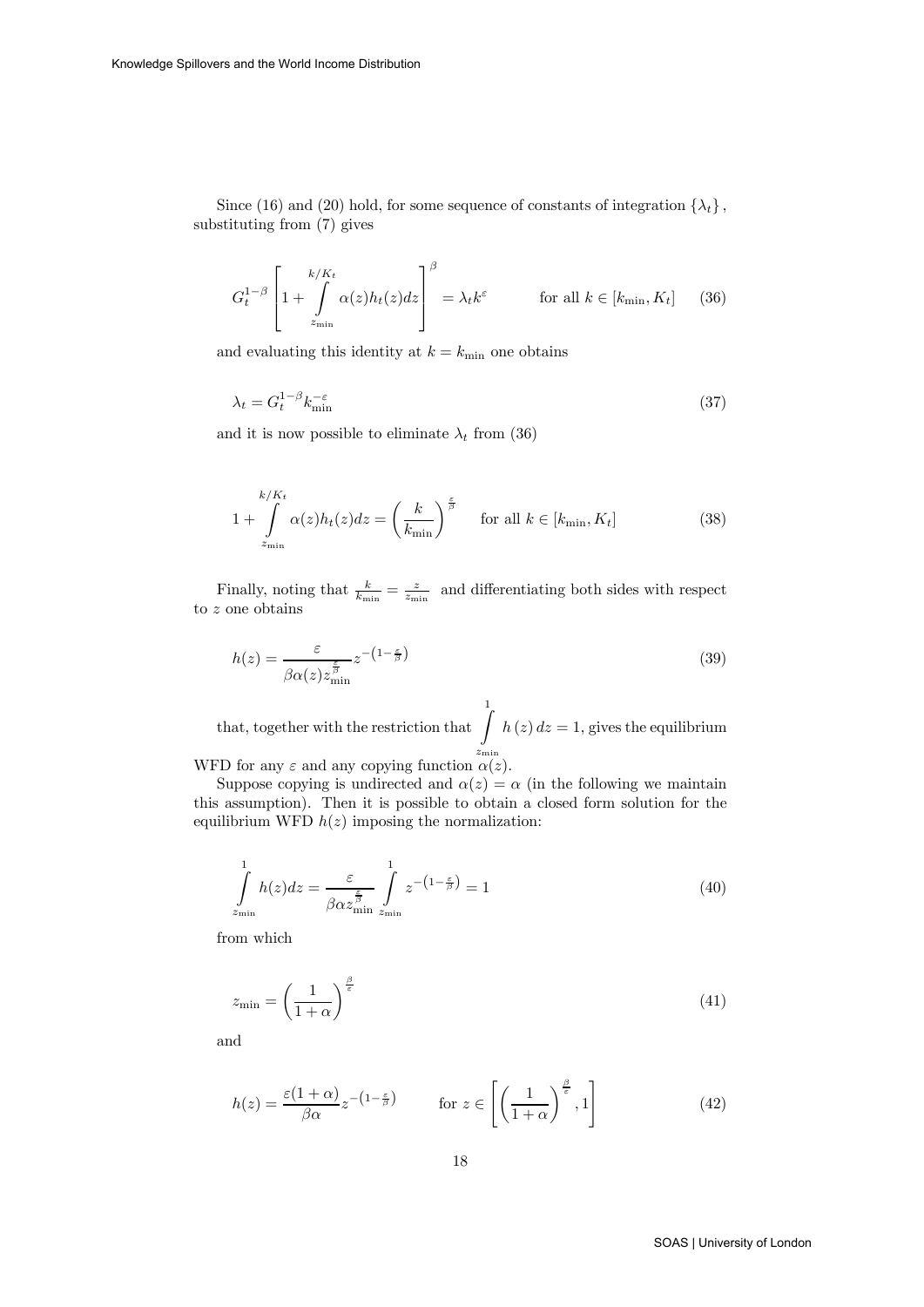In this case the shape of the equilibrium WFD is controlled by the ratio  $\frac{\varepsilon}{\beta}$ , that is by the ratio between the degree of increasing returns of the world economy and the strength of knowledge spillovers: if spillovers are weak ( $\frac{\varepsilon}{\beta} > 1$ ) then the WFD is increasing and a large mass of the world economy is concentrated near the technological frontier, if spillovers are strong  $(\frac{\varepsilon}{\beta} < 1)$  then the WFD is decreasing and the density mass of the world economy shifts toward the minimum  $z_{\text{min}}$  of the support. In fact, imposing the equilibrium condition  $\varepsilon_t(k) = \varepsilon$ 

$$
\varepsilon = \beta z \frac{\alpha h\left(z\right)}{\left[1 + \alpha H\left(z\right)\right]}
$$
\n<sup>(43)</sup>

then, given  $\varepsilon$  and for any relative factor intensity z, an increase of the strength  $\beta$  of spillovers must be offset by a decrease of the  $\frac{\alpha h(z)}{[1+\alpha H(z)]}$  ratio: for any z either its density  $h(z)$  decreases or  $H(z)$ , the density mass concentrated below z, increases.

Intuitively, for a given  $\varepsilon$ , a high  $\beta$  amplifies the volume of accessed knowledge  $S(z)$ , which is bigger near the technological frontier since high-z countries have access to a larger portion of the WFD: this effect is countered by a shift of the density mass of the equilibrium WFD toward the lower bound of the support  $z_{\rm min}$ , which in turn, as (41) shows, shifts back following an increase in  $\beta$ .

Proceeding as in Eeckhout and Jovanovic (2002), we measure the impact of an increase in  $\beta$  on the dispersion of the equilibrium WFD as measured by the position of its percentile. Denoting with  $z_p$  the value of z that identifies the percentile  $p$  of the equilibrium distribution  $H(z)$ , i.e. that solves

$$
1 - p = \int_{z_p}^{1} h(z)dz \equiv \Phi(\frac{\varepsilon}{\beta}, z_p)
$$
\n(44)

by the implicit function theorem

$$
\frac{\partial z_p}{\partial (\varepsilon/\beta)} = -\frac{\Phi_1}{\Phi_2} \quad \text{for all } p \in [0, 1)
$$
\n(45)

Since  $\Phi_2 \equiv \frac{\partial \Phi}{\partial z_p} < 0$ , the sign of (45) depends on  $\Phi_1 \equiv \frac{\partial \Phi}{\partial (\varepsilon/\beta)}$ . When copying is undirected this is given by

$$
\Phi_1 \equiv \frac{\partial \Phi}{\partial w} = \frac{\partial}{\partial w} \left( \frac{(1+\alpha)}{\alpha} \int_{z_p}^1 w z^{w-1} dz \right) =
$$

$$
= \frac{(1+\alpha)}{\alpha} \int_{z_p}^1 z^{w-1} dz + \frac{(1+\alpha)}{\alpha} \int_{z_p}^1 w z^{w-1} \ln z dz =
$$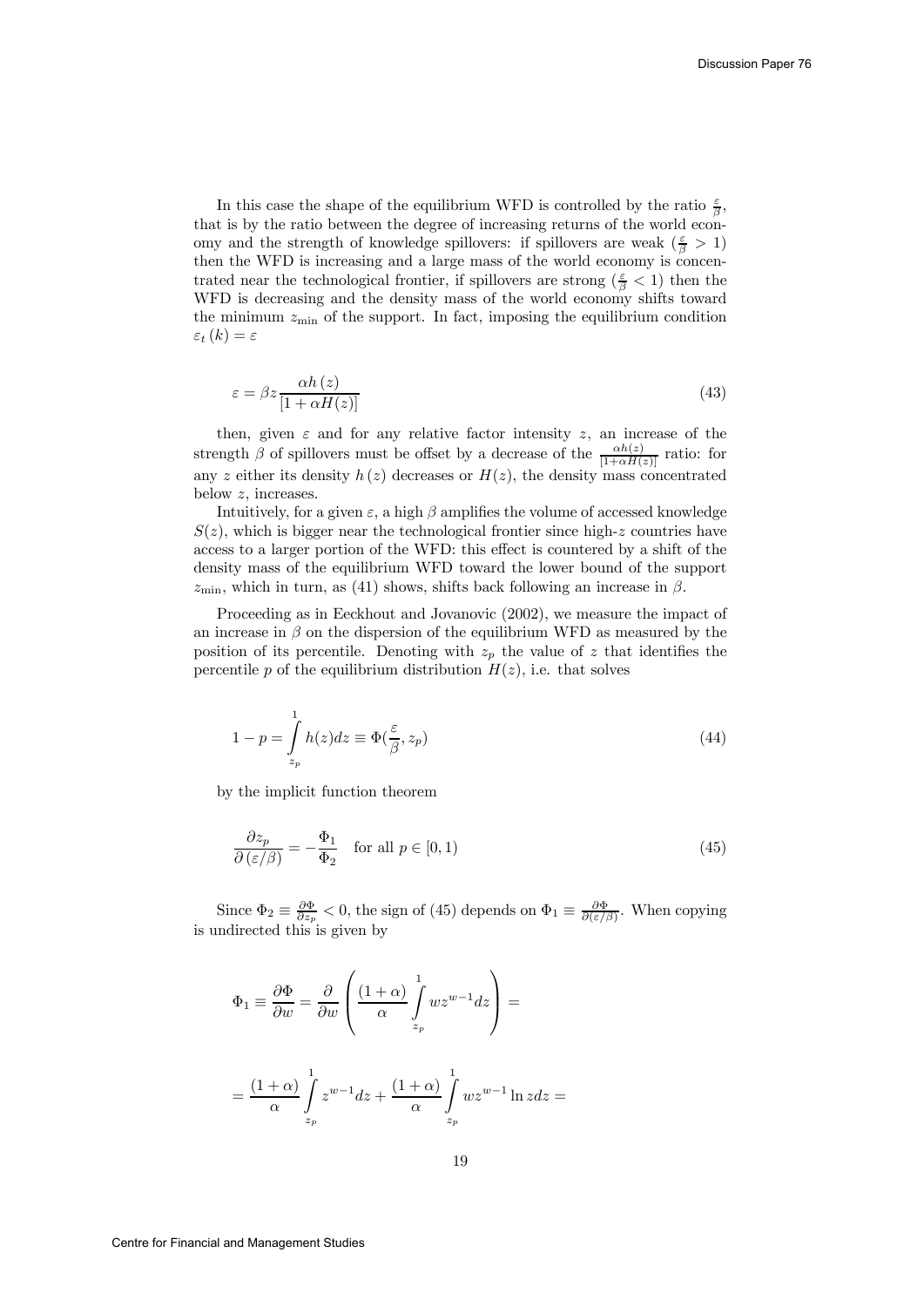$$
= \frac{(1+\alpha)}{\alpha} \int_{z_p}^1 z^{w-1} dz + \frac{(1+\alpha)}{\alpha} \left( \int_{z_p}^1 wz^{w-1} \ln z dz \right) =
$$
  

$$
= \frac{(1+\alpha)}{\alpha} \int_{z_p}^1 z^{w-1} dz + \frac{(1+\alpha)}{\alpha} \left( \left[ z^w \ln z \right]_{z_p}^1 - \int_{z_p}^1 z^{w-1} \ln z dz \right) =
$$
  

$$
= -\frac{(1+\alpha)}{\alpha} z_p^w \ln z_p > 0
$$
 (46)

since  $z_p < 1$ .

It follows that, when copying is undirected,  $\frac{\partial z_p}{\partial(\varepsilon/\beta)} > 0$  and cross-country inequality in factor intensity raises with the strength  $\hat{\beta}$  of spillovers and lowers with the degree  $\varepsilon$  of increasing returns of the world economy. Notice also that as spillovers disappear the WFD converges to a degenerate point mass centered in  $z = 1$ , since  $\lim_{m \to \infty} z_m = 1$ . Since, by proposition 1, the higher  $\varepsilon$  the higher the  $\beta \rightarrow 0$  ...<br>equilibrium growth rate of the world economy, there is also a clear relationship between growth and inequality over the WFD.

#### Proposition 3

When copying is undirected, an increase in the intensity of knowledge spillovers entails a rise in the dispersion the equilibrium WFD, since every percentile of the distribution is shifted back ( $\frac{\partial z_p}{\partial \beta} < 0$ ) and its support enlarges ( $\frac{\partial z_m}{\partial \beta} < 0$ ). As spillovers disappear, convergence to a unique world factor intensity is obtained. An increase in the degree of the increasing returns and in the equilibrium growth rate of the world economy entails a reduction in the dispersion of the equilibrium WFD  $(\frac{\partial z_p}{\partial \epsilon} > 0)$  and shrinks its support  $(\frac{\partial z_m}{\partial \epsilon} > 0)$ . Thus, growth and inequality over the WFD are negatively related: the higher the equilibrium growth rate of the world economy the lesser the dispersion of the cross-country distribution of factor intensity.

This results shed a new light on those obtained by Eeckhout and Jovanovic (2002) for the forward spillovers version of the model and show that the inequalityaugmenting effect of knowledge spillovers does not depend on their direction but on their mere existence: even an increase in the intensity of backward spillovers, that raises the incentive to gain rank along the relative factor intensity distribution and that could have been supposed to act as an equalizing force, entails a rise of the dispersion of the equilibrium WFD, needed in order to equalize  $\varepsilon_t (k)$ across countries. Moreover with backward spillovers growth and inequality over the WFD are negatively related, while the reverse is true with forward spillovers since  $\varepsilon$  is always negative and a rise of its absolute value lowers the equilibrium growth rate of the world economy.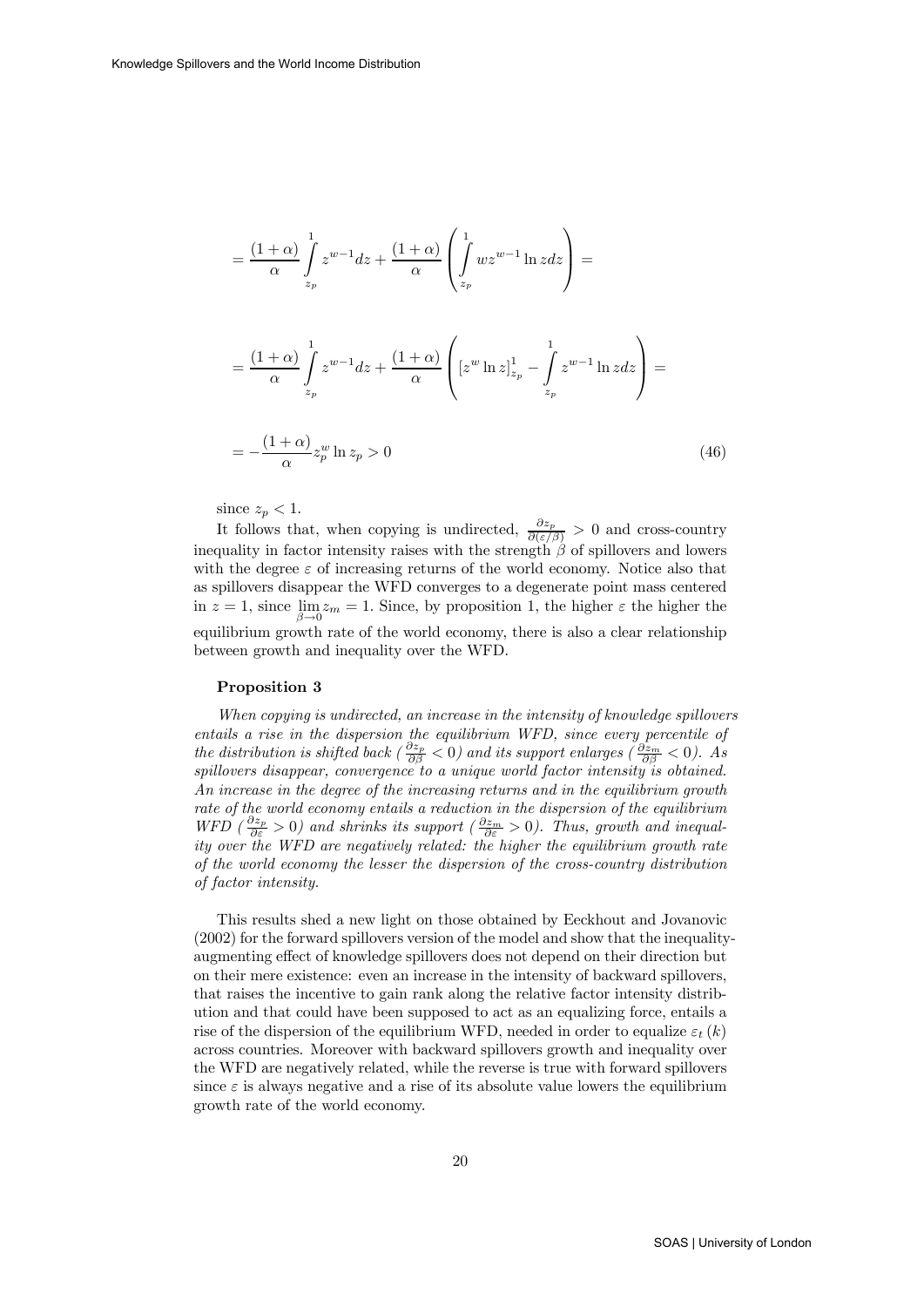The final step consists in calculating the equilibrium distribution of productivity and per capita incomes. In an equilibrium with undirected copying

$$
A_t(k) = S(k)^{\beta} G_t^{1-\beta} \equiv \left[ 1 + \alpha \int_{z_{\min}}^{k/K_t} h(z) dz \right]^{\beta} G_t^{1-\beta} = \left[ 1 + \alpha H(z) \right]^{\beta} G_t^{1-\beta} \tag{47}
$$

and using  $(41)$  and  $(42)$ 

$$
H(z) = \frac{\varepsilon (1 + \alpha)}{\beta \alpha} \int_{[1/(1+\alpha)]^{\frac{\beta}{\varepsilon}}}^z s^{-(1-\frac{\varepsilon}{\beta})} ds = \frac{(1+\alpha)z^{\frac{\varepsilon}{\beta}} - 1}{\alpha}
$$
(48)

so that

$$
A_t(k) = G_t^{1-\beta} \left(1+\alpha\right)^{\beta} z^{\varepsilon} \tag{49}
$$

The world productivity distribution (WPD) shifts over time due to exogenous common technological change  $G_t$ , but the distribution of relative productivity  $a(z) = A_t(z)/A_t(1)$  is time-invariant since

$$
a(z) = z^{\varepsilon} \tag{50}
$$

where *a* is defined over  $[a_{\min}, 1]$  and  $a_{\min} = z_{\min}^{\varepsilon} = \left(\frac{1}{1+\alpha}\right)$  $\big)^{\beta}$ .

Abusing notation and interpreting  $H(z)$  as the distribution function of a random variable, it is possible to calculate the distribution function  $H_A(a)$  of relative productivity in equilibrium noting that

$$
H_A(a) = \Pr\left\{a(z) \le a\right\} = \Pr\left\{z^{\varepsilon} \le a\right\} = \Pr\left\{z \le a^{\frac{1}{\varepsilon}}\right\} =
$$

$$
= H(a^{\frac{1}{\varepsilon}}) = \frac{(1+\alpha)a^{\frac{1}{\beta}} - 1}{\alpha} \tag{51}
$$

that implies the density

$$
h_A(a) = H'_A(a) = \frac{(1+\alpha)a^{\frac{1}{\beta}-1}}{\beta\alpha} \qquad a \in \left[\left(\frac{1}{1+\alpha}\right)^{\beta}, 1\right] \tag{52}
$$

Notice that, when copying is undirected and total knowledge spillovers are proportional to  $H(z)$ , the equilibrium distribution of relative productivity does not depend on the elasticity  $\varepsilon$  but only on the constant  $\alpha$  and on the intensity  $\beta$ of spillovers: since an equilibrium WFD equalizes  $\varepsilon$  across countries in order to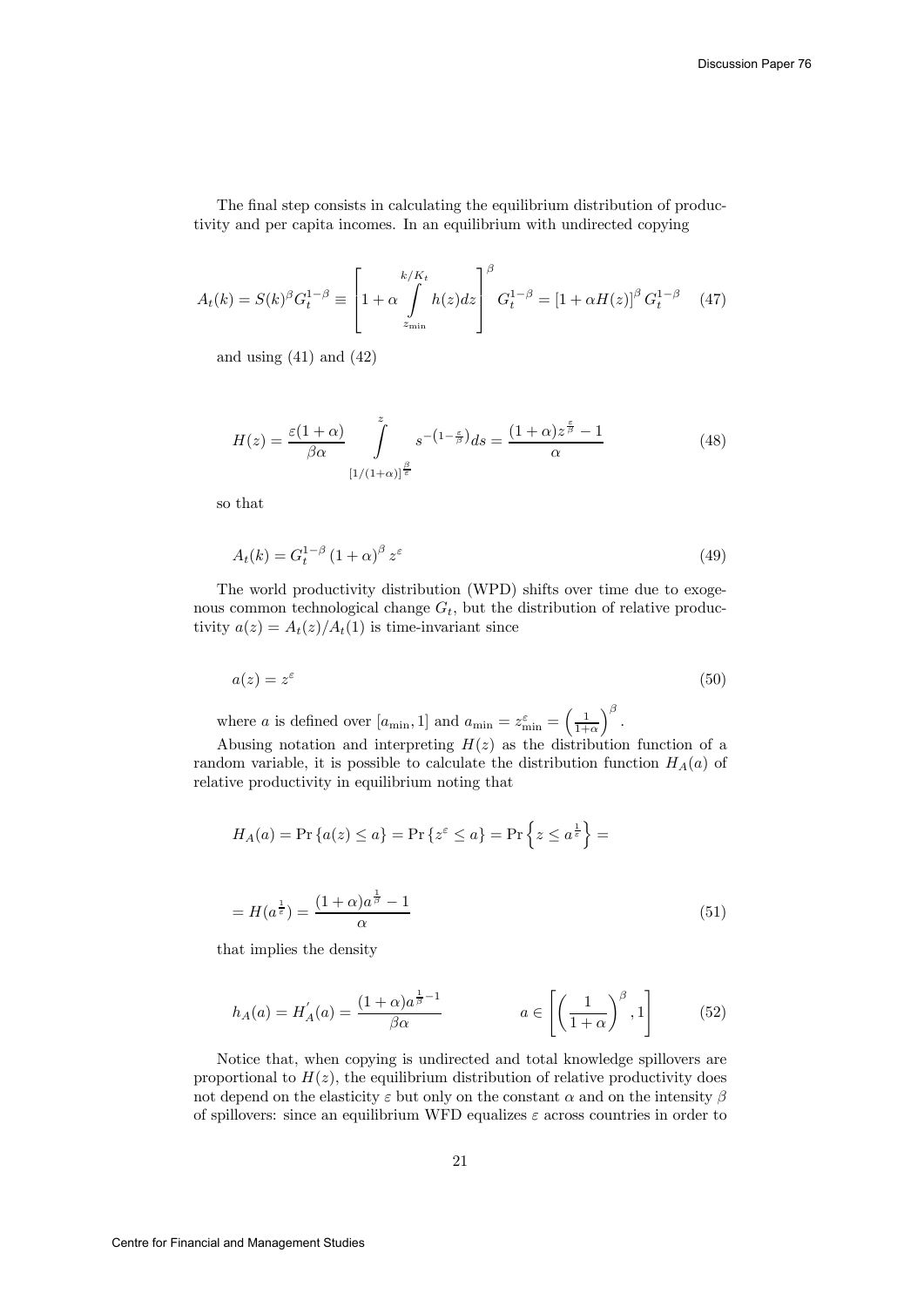eliminate incentives for a country to change its own relative factor intensity to raise the amount of accessed knowledge, a variation in  $\varepsilon$  entails a direct effect on the WFD, as Proposition 3 shows, which neutralizes its effect on the world productivity distribution (WPD).

Proceeding as in the case of the equilibrium WFD, the dispersion of the WPD can be shown to be increasing in the intensity of knowledge spillovers.

#### Proposition 4

When copying is undirected, an increase in the intensity of knowledge spillovers entails a rise in the dispersion the equilibrium WPD, since every percentile of the distribution is shifted back  $\left(\frac{\partial a_p}{\partial \beta} < 0\right)$  and its support enlarges  $\left(\frac{\partial a_m}{\partial \beta} < 0\right)$ . An increase in the degree of the increasing returns and in the equilibrium growth rate of the world economy has no effect on the equilibrium WPD.

Per capita income relative to the technological leader,  $y_r \equiv \frac{A_t(k) \cdot k}{A_t(K_t) \cdot K_t}$  $a(z)z$  is given in equilibrium by:

$$
y_r = z^{1+\varepsilon} \tag{53}
$$

where  $y_r \in [y_r^{\min}, 1]$  and  $y_r^{\min} = z_{\min}^{1+\varepsilon} = \left(\frac{1}{1+\alpha}\right)$  $\int^{\frac{\beta(1+\varepsilon)}{\varepsilon}}$ .

The equilibrium world income distribution is a transformation of the WFD that can be explicitly derived proceeding as in the case of the WPD, obtaining the density

$$
h_Y(y_r) = \frac{\varepsilon \alpha}{\beta (1+\varepsilon)(1+\alpha)} y_r^{\frac{\varepsilon}{\beta(1+\varepsilon)} - 1} \qquad y_r \in \left[ \left( \frac{1}{1+\alpha} \right)^{\frac{\beta(1+\varepsilon)}{\varepsilon}}, 1 \right] \tag{54}
$$

We measure inequality over the WID with the percentile approach applied above. Denoting with  $y_r^p$  the p-percentile of the equilibrium distribution of relative income and proceeding as in the WFD case

$$
\frac{\partial y_r^p}{\partial \left(\frac{\varepsilon}{\beta(1+\varepsilon)}\right)} > 0 \quad \text{for all } p \in [0, 1)
$$
\n(55)

and noting that  $\frac{d}{d\varepsilon} \left( \frac{\varepsilon}{\beta(1+\varepsilon)} \right)$  $\big) > 0$ , one obtain the following relationship between spillovers, growth and dispersion of the long run WID.

#### Proposition 5

When copying is undirected, an increase in the intensity of knowledge spillovers entails a rise in the dispersion the equilibrium WID, since every percentile of the distribution is shifted back  $\left(\frac{\partial y_r^p}{\partial \beta} < 0\right)$  and its support enlarges  $\left(\frac{\partial y_r^{\text{min}}}{\partial \beta} < 0\right)$ . As spillovers disappear, absolute convergence to a unique relative per capita income is obtained. An increase in the degree of the increasing returns and in the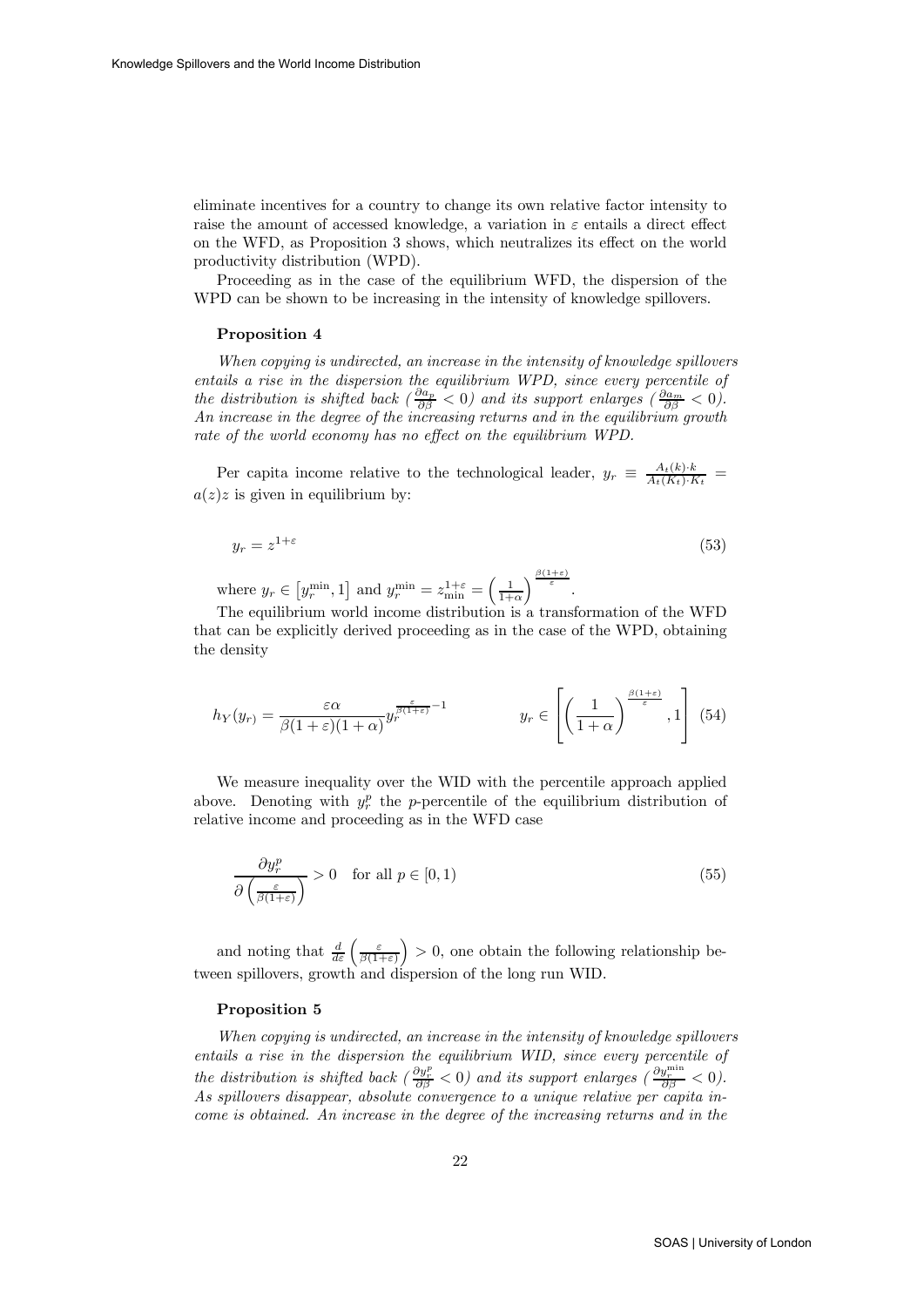equilibrium growth rate of the world economy entails a reduction in the dispersion of the equilibrium WFD  $\left(\frac{\partial y_r^p}{\partial \varepsilon} > 0\right)$  and shrinks its support  $\left(\frac{\partial y_r^{\min}}{\partial \varepsilon} > 0\right)$ . Thus, growth and inequality over the WID are negatively related: the higher the equilibrium growth rate of the world economy the lesser the dispersion of the cross-country distribution of per capita income.

Thus, the existence of spillovers at the same time accelerates growth of the world economy, inducing increasing returns to scale, and creates a dispersion of long-run per capita income that otherwise would have not existed. On the other hand, the rate of growth of the world economy in equilibrium is negatively correlated with the dispersion of the WFD and the WID: the more concentrated the distribution of factor intensity, intuitively representing a situation in which many countries of the world economy operate similar technologies, the higher the elasticity of accessed knowledge, the degree of increasing returns and the growth rate. This seems to be consistent with empirical evidence documented by Sala-i-Martin (2006) on the reduction of various measures of inequality for the world income distribution over the period 1970-2000: in the same period the growth rate of the world economy has continuously increased.

# 4 Conclusion

We introduced a specification of the technology index in which knowledge spillovers can be either localized, coherently with the appropriate technology hypothesis, or backward directed, coherently with either the upgrading technology assumption or with the existence of barriers to technology adoption linked to relative factor intensity. With appropriate technology, knowledge spillovers between countries are likely to be localized, since only neighbouring technologies provide useful information that can be shared. As a consequence, the spillovers force depends on the local shape of the cross-country capital intensity distribution that, since total factor intensity is also an index of the technological state of an economy, can also be interpreted as the cross-country technology distribution, and the dynamics of the world income distribution now depends on the strength of these spillovers. The resulting set of equilibria for a world economy characterized by appropriate technology and local spillovers is very different from that of the Solow model, with a common world technology assumption, and that of the Lucas-Romer type, in which spillovers are measured by average total capital intensity: even if every country of the world economy shares the same preferences over the intertemporal consumption allocation, absolute convergence is not the only equilibrium outcome as in Solow, nor any WID is an equilibrium as in the Lucas-Romer specification. In general, even if convergence to a degenerate point mass distribution is an equilibrium, any cross-country technology distribution that clusters the world economy into long-run relative technology levels between which there are no spillovers is an equilibrium: thus the model provides an explanation for the emergence of convergence clubs, as a result of the localization of the spillovers force.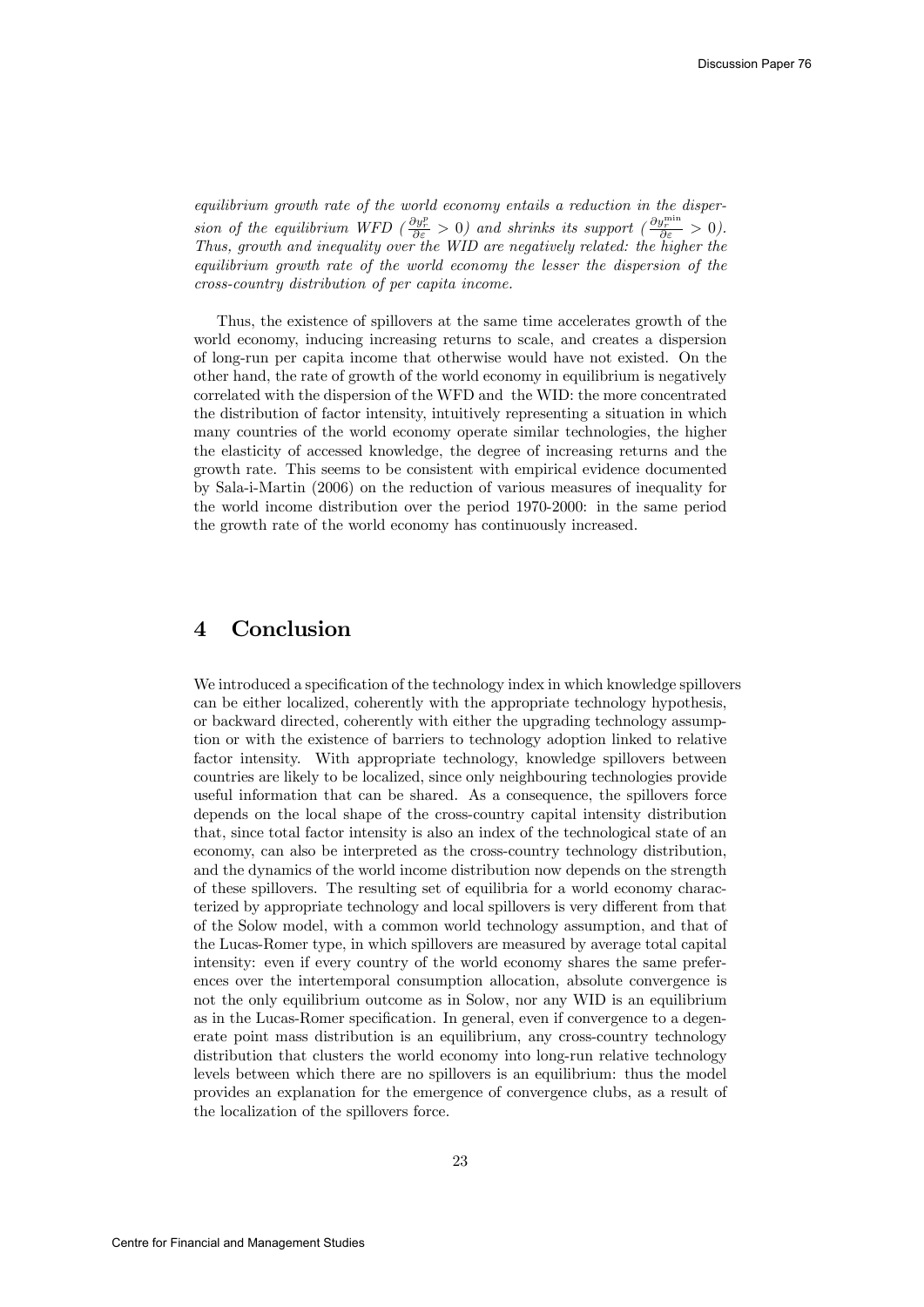With backward knowledge spillovers the equilibrium WFD and WID depend on the strength of spillovers and on the degree of increasing returns attained in equilibrium by the world economy, which in turn depends on the dispersion of the WFD. Given the degree of increasing returns, an increase in the intensity of the spillover force raises inequality over the WFD and the WID to equalize returns to scale in the world economy. Given the intensity of spillovers, a less dispersed WFD in which many countries are near the technological frontier induce an acceleration in the growth rate of the world economy: in equilibrium growth and inequality are negatively related.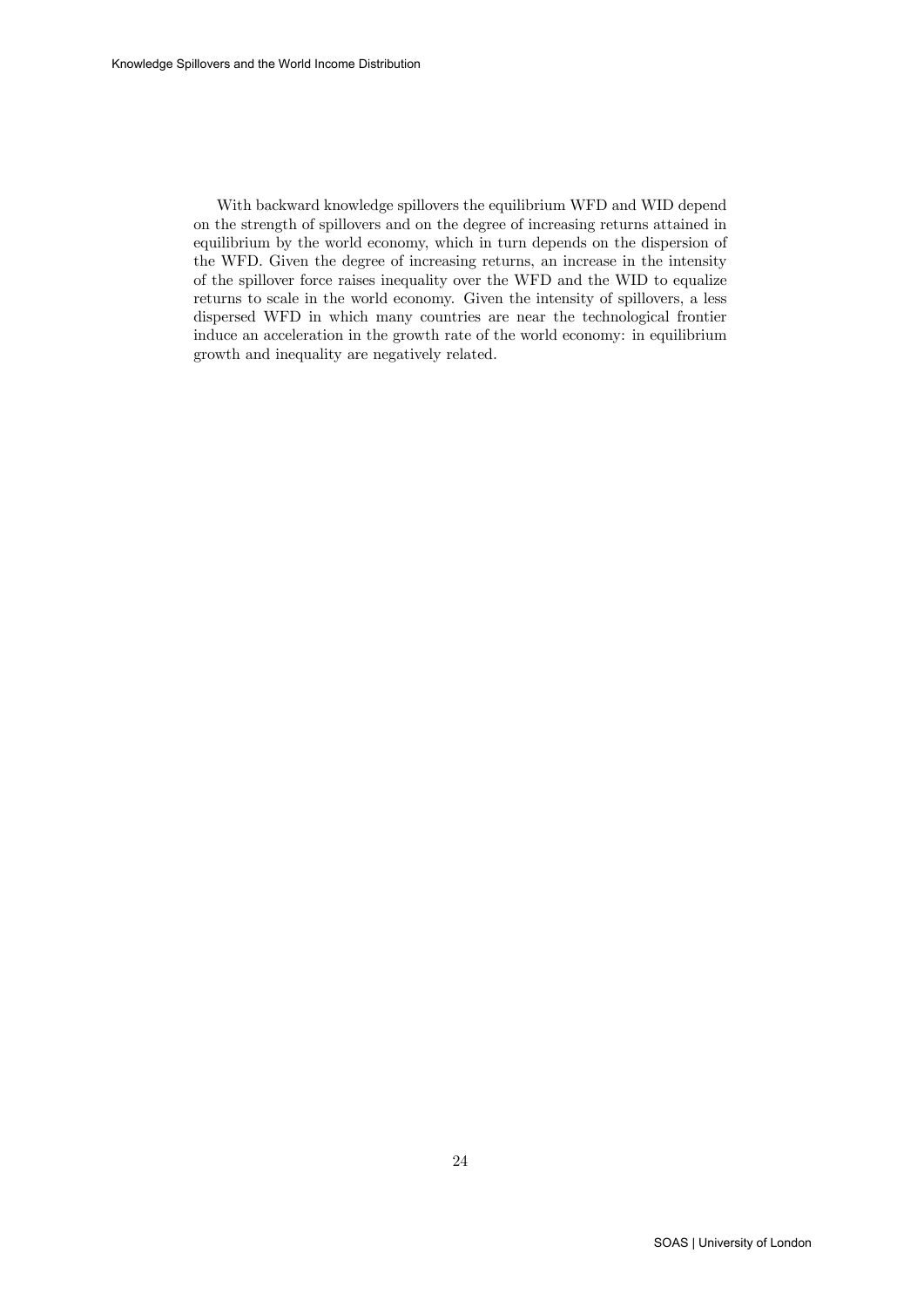### References

Aghion, P. and Howitt, P. (1998), Endogenous Growth Theory, MIT Press, Cambridge (MA).

Atkinson, A.B. and Stiglitz, J. (1969), "A New View of Technological Change", Economic Journal, LXXIX, 573-578.

Basu, S. and Weil, D. (1998), "Appropriate Technology and Growth", Quarterly Journal of Economics,  $113(4)$ ,  $1025-54$ .

Beine, M., Docquier, F. and Rapoport, H. (2001), "Brain Drain and Economic Growth: Theory and Evidence", Journal of Development Economics, 64(1), 275-289.

Boldrin, M. and Levine, D. (2005), "The Economics of Ideas and Intellectual Property", Proceedings of the National Academy of Sciences, 102 , 1252-1256.

Caselli, F. (2005), "Accounting for Cross-Country Income Differences", Handbook of Economic Growth vol. 1 (Aghion,P. and Durlauf, S. eds.), North-Holland.

Docquier, F. and Marfouk, A. (2006), "International Migration by Educational Attainment, 1990-2000", International Migration, Remittances, and the Brain Drain ( Ozden, C. and Schiff, M. eds.), Washington, DC: The World Bank and Palgrave McMillan, pp. 151-200.

Eeckhout, J. and Jovanovic, B. (1998), "Inequality", NBER Working Paper n. 6841.

Eeckhout, J. and Jovanovic, B. (2002), "Knowledge Spillovers and Inequality", American Economic Review, 92(5), 1290-1307.

Feyrer, J. (2003), "Convergence by Parts", mimeo, Dartmouth College.

The Economist (2006), "Starbucks vs Ethiopia. Storm in a coffee cup", November 16 .

Gerosa, S. (2007), "Knowledge Spillovers and Productivity Differences", mimeo, Università di Roma-Tor Vergata.

Gerschenkron, A. (1962), Economic Backwardness in Historical Perspective, Harvard University Press, Cambridge (MA).

Hall, R. and Jones, C. (1999), "Why Do Some Countries Produce So Much More Output per Worker Than Others ?", Quarterly Journal of Economics, 114(1), 83-116.

Lucas, R. (1988), "On the Mechanics of Economic Development", Journal of Monetary Economics, 22(1), 3-42.

Lucas, R. (2001) "Some Macroeconomics for the 21st century", Journal of Economic Perspectives, 14(1),159-168.

Mankiw,N., Romer, D. and Weil, D. (1992), "A Contribution to the Empirics of Economic Growth", Quarterly Journal Of Economics 107, 407-437.

Parente, S. and Prescott, E. (1994), "Barriers to Technology Adoption and Development," Journal of Political Economy, 102 (2), 298-321.

Quah, D. (1997), "Empirics for Growth and Distribution: Polarization, Stratification, and Convergence Clubs", Journal of Economic Growth 2(1) 27- 59.

Romer, P. (1986), "Increasing Returns and Long Time Growth", Journal of Political Economy, 94(5), 1002-1037.

Sala-i-Martin, X. (2006), "The World Distribution of Income: Falling Poverty and... Convergence, Period", Quarterly Journal of Economics, 121 (2), 351-397.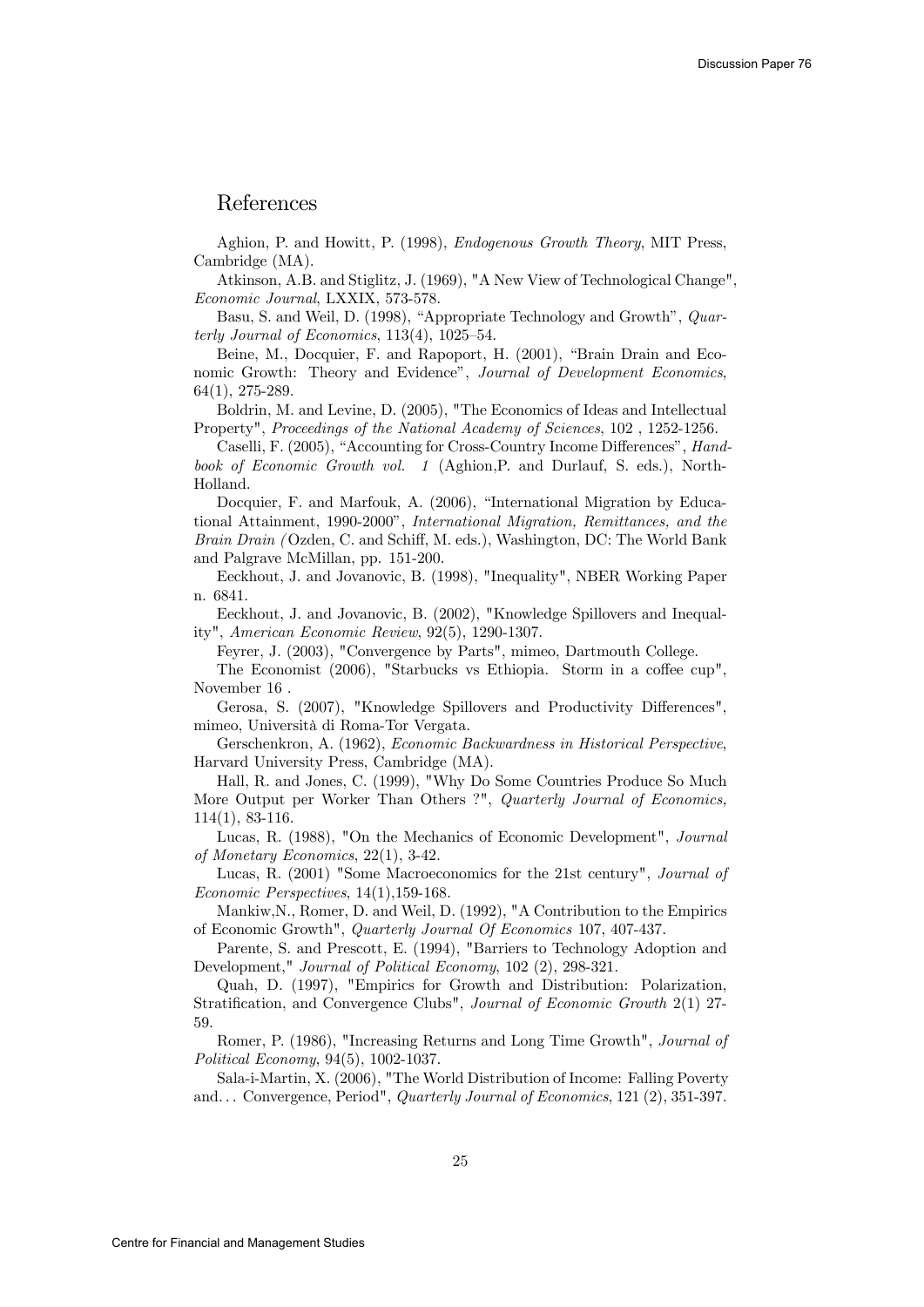Seager, A. (2006), "Starbucks, the coffee beans and the copyright row that cost Ethiopia £47m", The Guardian, October 26.

Young, A. (1995), "The Tyranny of Numbers: Confronting the Statistical Realities of the East Asian Growth Experience", Quarterly Journal of Economics, 110, 641-680.

Young, A. (2003), "Gold into Base Metals: Productivity Growth in the People's Republic of China during the Reform Period", Journal of Political Economy, 111, 1220-1261.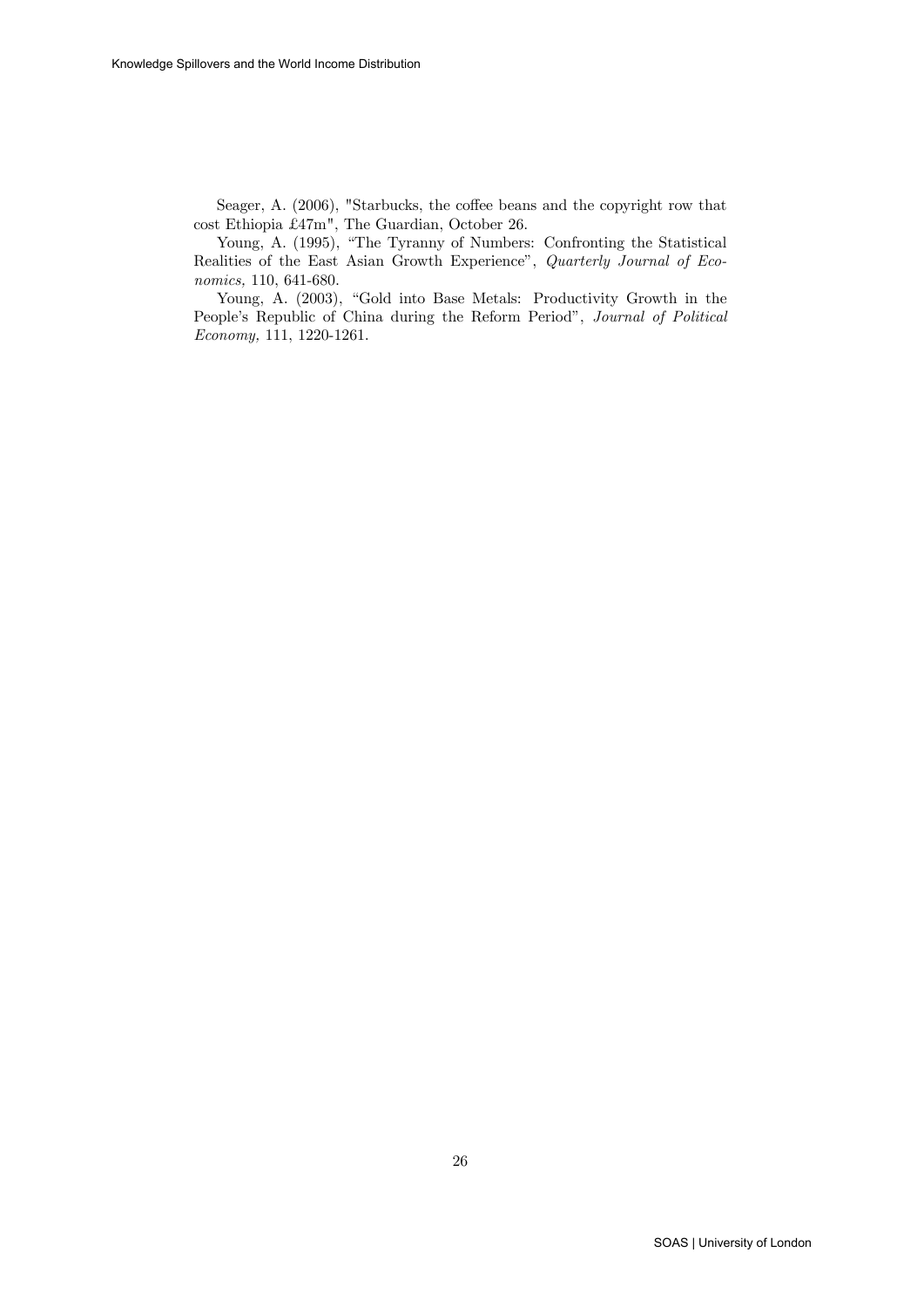# Appendix A - Existence and Uniqueness of the Equilibrium

We have shown in the text that the economy optimal capital accumulation path chosen by the social planner over the infinite horizon must solve the functional equation

$$
v_t(k) = \max_{\tilde{k}} \left\{ \left[ 1 - C\left(\frac{\tilde{k}}{k}\right) \right] A_t(k) \cdot k + \frac{1}{1+r} v_{t+1} \left(\tilde{k}\right) \right\} \tag{A1}
$$

We proceed as in Eeckhout and Jovanovic (2002), starting with the firstorder and envelope conditions:

$$
C'\left(\frac{\tilde{k}}{k}\right)A_t(k) = \frac{1}{1+r}v'_{t+1}\left(\tilde{k}\right)
$$
\n(A2)

$$
v_t^{'}(k) = \left[1 - C\left(\frac{\tilde{k}}{k}\right)\right] A_t(k) + \left[1 - C\left(\frac{\tilde{k}}{k}\right)\right] A'_t(k) \cdot k + C'\left(\frac{\tilde{k}}{k}\right) \frac{\tilde{k}}{k} A_t(k)
$$

$$
= A_t(k) \left[\frac{\tilde{k}}{k} C' + (1 - C) \left[1 + \varepsilon_t(k)\right]\right]
$$
(A3)

where  $\varepsilon_t(k) = \frac{A'_t(k) \cdot k}{A_t(k)}$  is the elasticity of the technology access function  $A_t(k)$ .

Updating one period the envelope condition (A3) and substituting in (A2) gives the second order difference equation:

$$
(1+r) C' \left(\frac{k_{t+1}}{k_t}\right) A_t (k_t) = A_{t+1} (k_{t+1}) \left\{ \frac{k_{t+2}}{k_{t+1}} C' \left(\frac{k_{t+2}}{k_{t+1}}\right) + \right.
$$
  
+ 
$$
\left[1 - C \left(\frac{k_{t+2}}{k_{t+1}}\right) \right] \left[1 + \varepsilon_{t+1} (k_{t+1})\right] \right\}
$$
(A4)

that characterizes optimal investment.

In a world equilibrium every country accumulates total capital at the same gross rate  $\frac{k_{t+1}}{k_t} = x$  for each t, so that the cross-country factor distribution is time-invariant, i.e.  $H_t(z) = H(z)$ , and total factor productivity grows only through the exogenous increase in common knowledge

$$
x_A \equiv \frac{A_{t+1}}{A_t} = (1+g)^{1-\beta} = \xi \tag{A5}
$$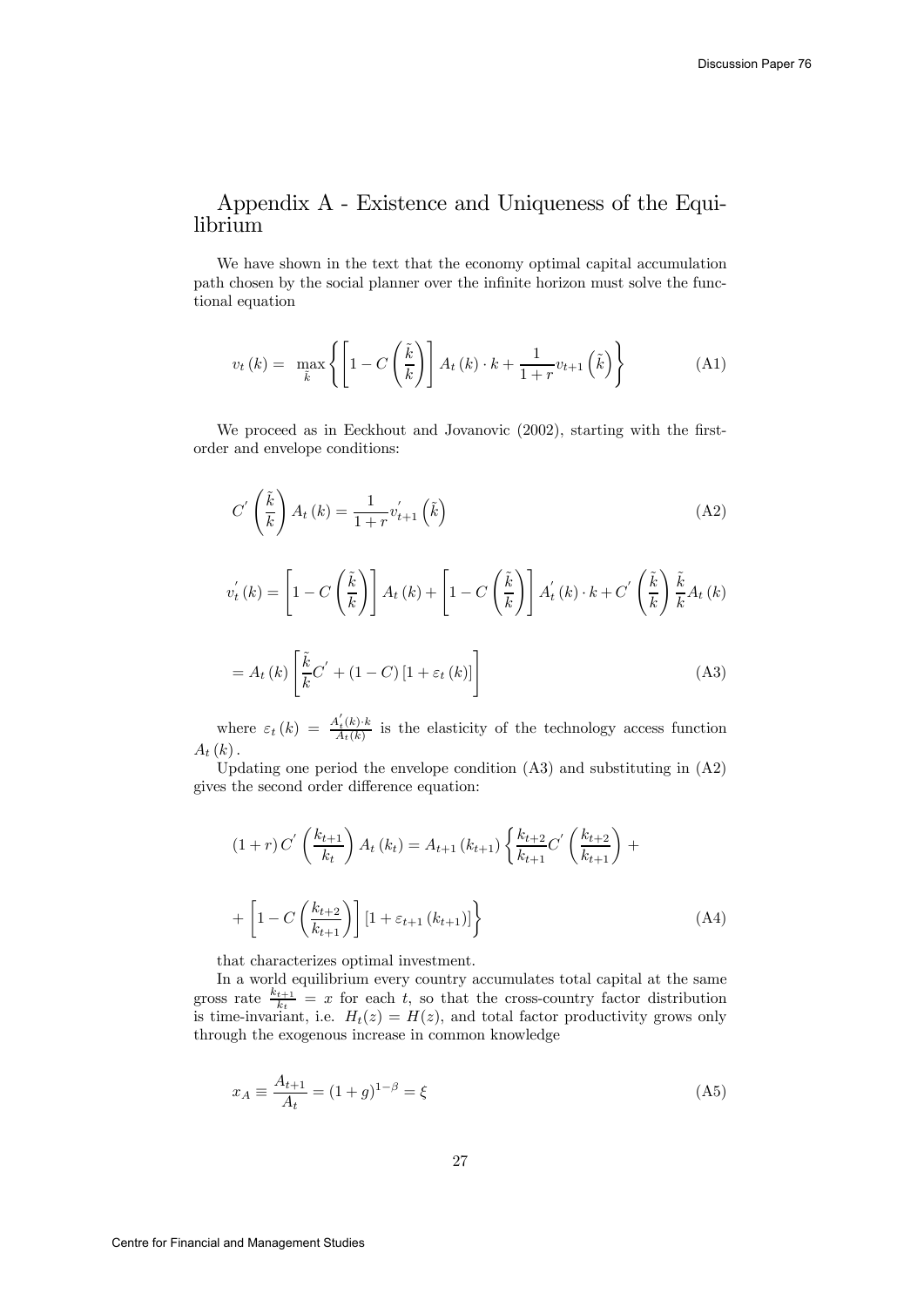Suppose also that  $H(z)$  is such that the elasticity of efficiency to capital is a constant:

$$
\varepsilon_t(k) = \varepsilon \qquad \text{for all } k \text{ and for all } t \tag{A6}
$$

Then (A4) becomes

$$
\left[\frac{(1+r)}{\xi} - x\right] C^{'}\left(x\right) = \left[1 - C\left(x\right)\right] \left(1 + \varepsilon\right) \tag{A7}
$$

Denoting with  $x_c \equiv \frac{c_{t+1}}{c_t}$  the gross growth rate of consumption, the FOC for optimal consumption, using the CRRA utility function (11), is

$$
(1+r) = \frac{x_c^{\gamma}}{\rho} \tag{A8}
$$

Since consumption grows at the same rate of potential output, in such an equilibrium we have  $x_c = x_A x = \xi x$  and it is possible to eliminate the interest rate factor  $(1 + r)$  from (A6) to get an expression in the two unknowns x and  $\varepsilon$ 

$$
\Psi(x) \equiv \frac{\left[\frac{(\xi x)^{\gamma}}{\xi \rho} - x\right] C'(x)}{1 - C(x)} = 1 + \varepsilon
$$
\n(A9)

Given  $\varepsilon$ , which is not determined explicitly in the model but that should be thought as the outcome of the dynamics of the WFD starting from an initial distribution  $H_0(z)$  of relative factor intensities, an equilibrium is reached when

$$
\Psi(x) = 1 + \varepsilon \tag{A10}
$$

holds.

We now show that, provided some restrictions on the cost function  $C$  and on the elasticity of marginal utility to consumption  $\gamma$  are verified, the equilibrium exist and is unique.

The first derivative of  $\Psi(x)$  with respect to x is

$$
\Psi'(x) = \left[\frac{\gamma (\xi x)^{\gamma - 1}}{\rho} - 1\right] \frac{C'(x)}{1 - C(x)} +
$$
\n(A11)

$$
+ \left[ \frac{\left( \xi x \right)^{\gamma - 1}}{\rho} - 1 \right] x \frac{C^{''}(x) \left[ 1 - C(x) \right] + \left[ C^{'}(x) \right]^2}{\left[ 1 - C(x) \right]^2}
$$

Equation (A1) shows that  $1 - C(x) > 0$ , otherwise the firm would sustain net losses. In equilibrium the consumption growth rate must not exceed the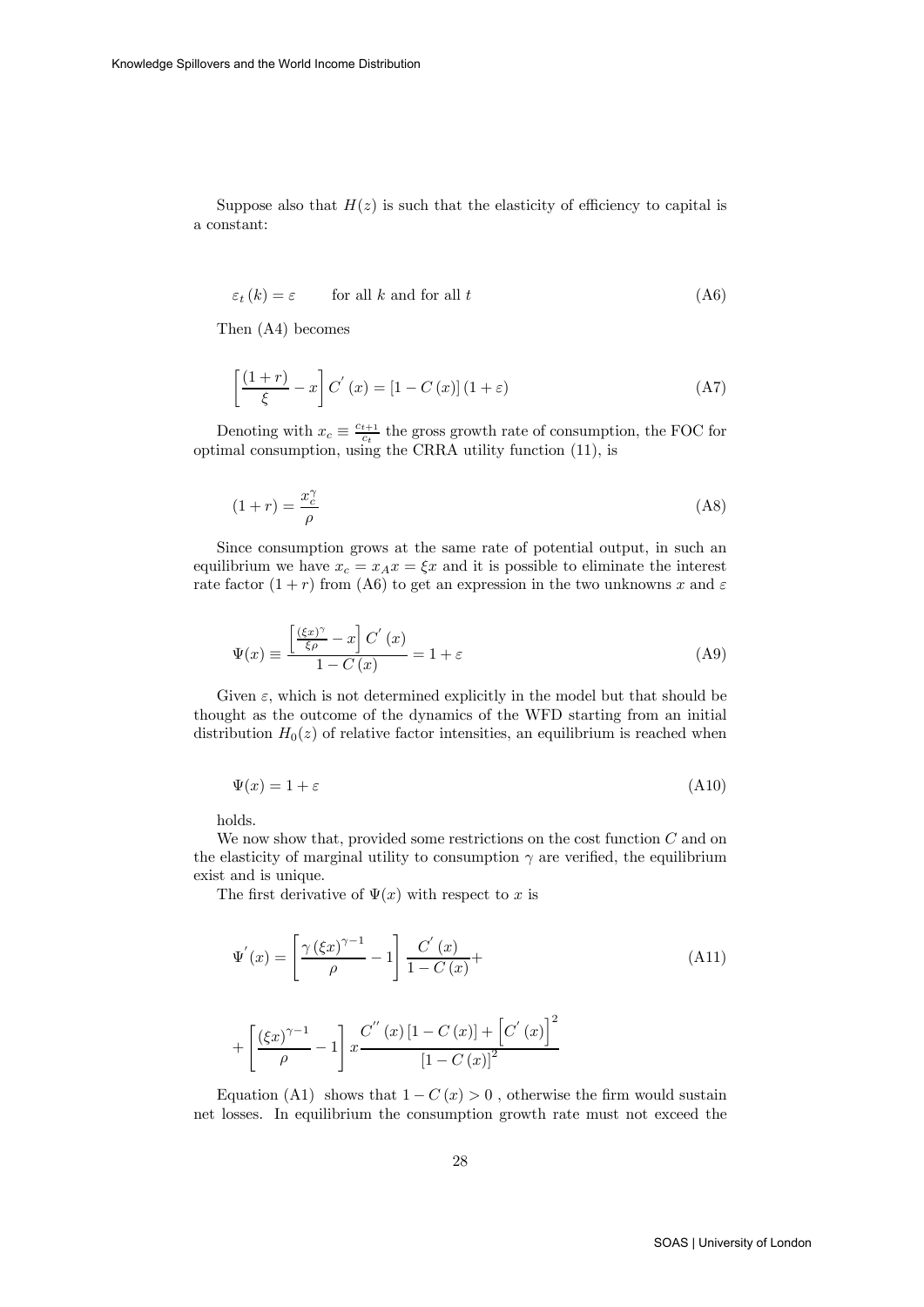interest rate,  $x_c < (1+r)$ , so that  $\frac{(\xi x)^{\gamma-1}}{\rho} = \frac{(\xi x)^{\gamma}}{\rho \xi x} = \frac{x_c^{\gamma}}{\rho x_c} = \frac{(1+r)}{x_c} > 1$  and the second term of the RHS of (A11) is positive.

It follows that if

$$
\gamma > \frac{x_c}{1+r} = \frac{\xi x}{1+r} \tag{A12}
$$

then also the first term of the RHS of (A11) is positive and  $\Psi'(x) > 0$ .

The lowest possible growth rate of total capital  $x$  is that associated with a null investment: since the depreciation rate is  $\eta$ , x must be greater than  $1 - \eta$ (notice that in this case the capital stock shrinks to zero in the long run). Then, for any given value of  $\varepsilon$ , for a solution to (A10) to exist the cost function  $C(x)$ must verify

$$
\left[\frac{\gamma\left[\xi\left(1-\eta\right)\right]^{\gamma-1}}{\rho}-1\right]\frac{\left(1-\eta\right)C^{'}\left(1-\eta\right)}{1-C\left(1-\eta\right)} < 1+\varepsilon\tag{A13}
$$

If (A12) and (A13) hold, the equation  $\Psi(x)=1+\varepsilon$  has a unique solution for any given value of  $\varepsilon$  (Figure 3).

Since  $C(x)$  is an increasing and convex function, there will be also a growth rate  $x^*$  for which  $C(x^*)=1$ : then, since C is invertible,  $x^* = C^{-1}(1)$  is the maximum sustainable equilibrium growth rate of total capital stock  $k$ , since for  $x>x^*$  the firm sustains net losses all over its infinite horizon.

Notice that

$$
\lim_{x \to x^*} \Psi(x) = \infty \tag{A14}
$$

so that  $x^*$  is reached only if  $\varepsilon \to \infty$  (Figure 3).

The other upper bound for the equilibrium growth rate is given by the No-Ponzi game condition  $x_c < (1+r)$ , that restrict x to be lower than  $\frac{(1+r)}{\xi}$  so that  $x \in \left(1 - \eta, \min\left[x^*, \frac{(1+r)}{\xi}\right]\right)$ .

A possible specification for the cost function  $C(x)$  is

$$
C(x) = B[x - (1 - \eta)]^{\theta} \qquad B > 0, \ \theta > 1
$$
 (A15)

where  $C(1 - \eta) = 0$ , i.e. there is no cost associated with a null investment, and  $C'(1 - \eta) = 0$  so that (A13) holds for any  $\varepsilon > -1$ . In this case the maximum sustainable equilibrium growth rate of total capital stock  $k$  is given by  $x^* = B^{-\frac{1}{\theta}} + 1 - \eta$ .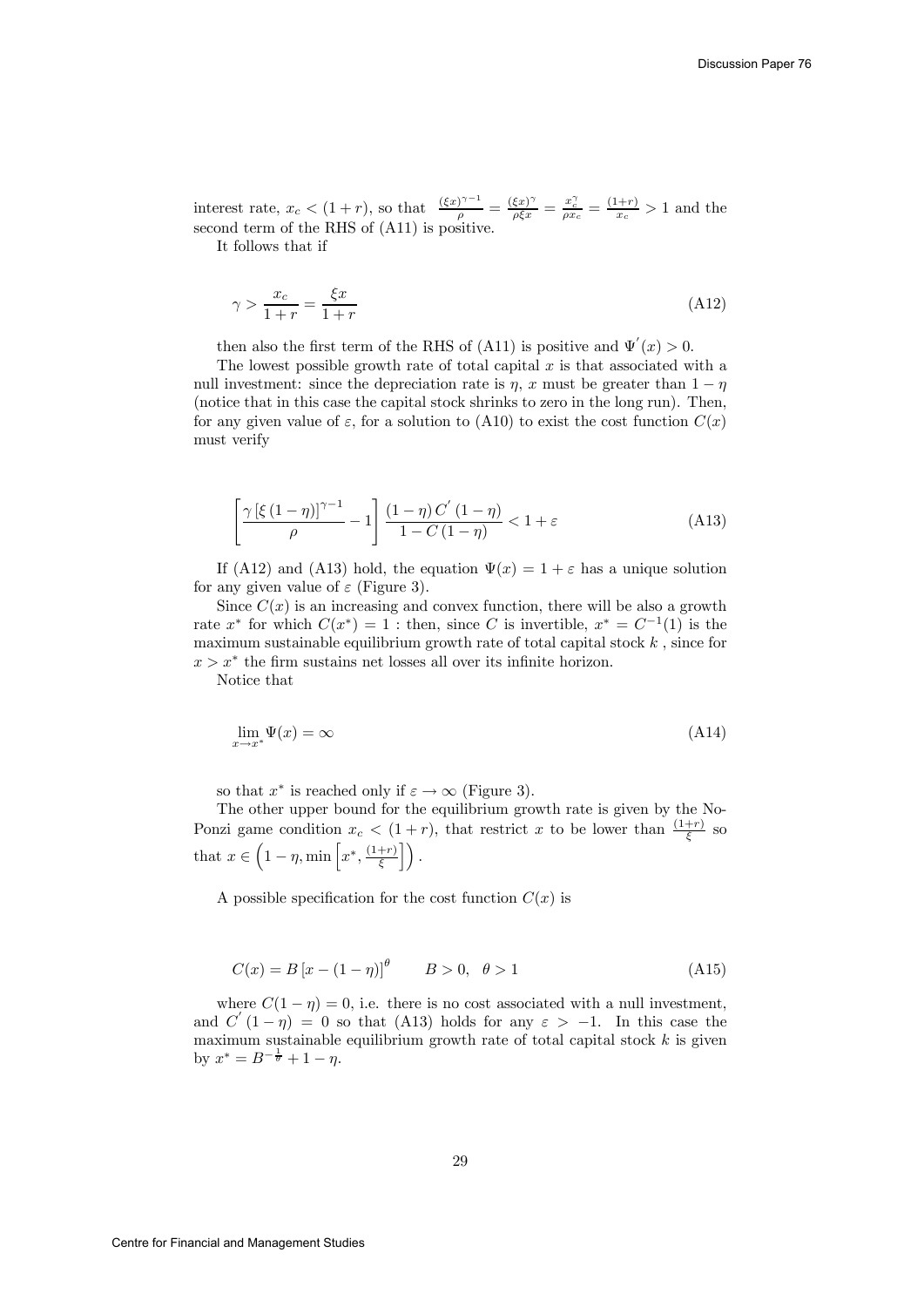

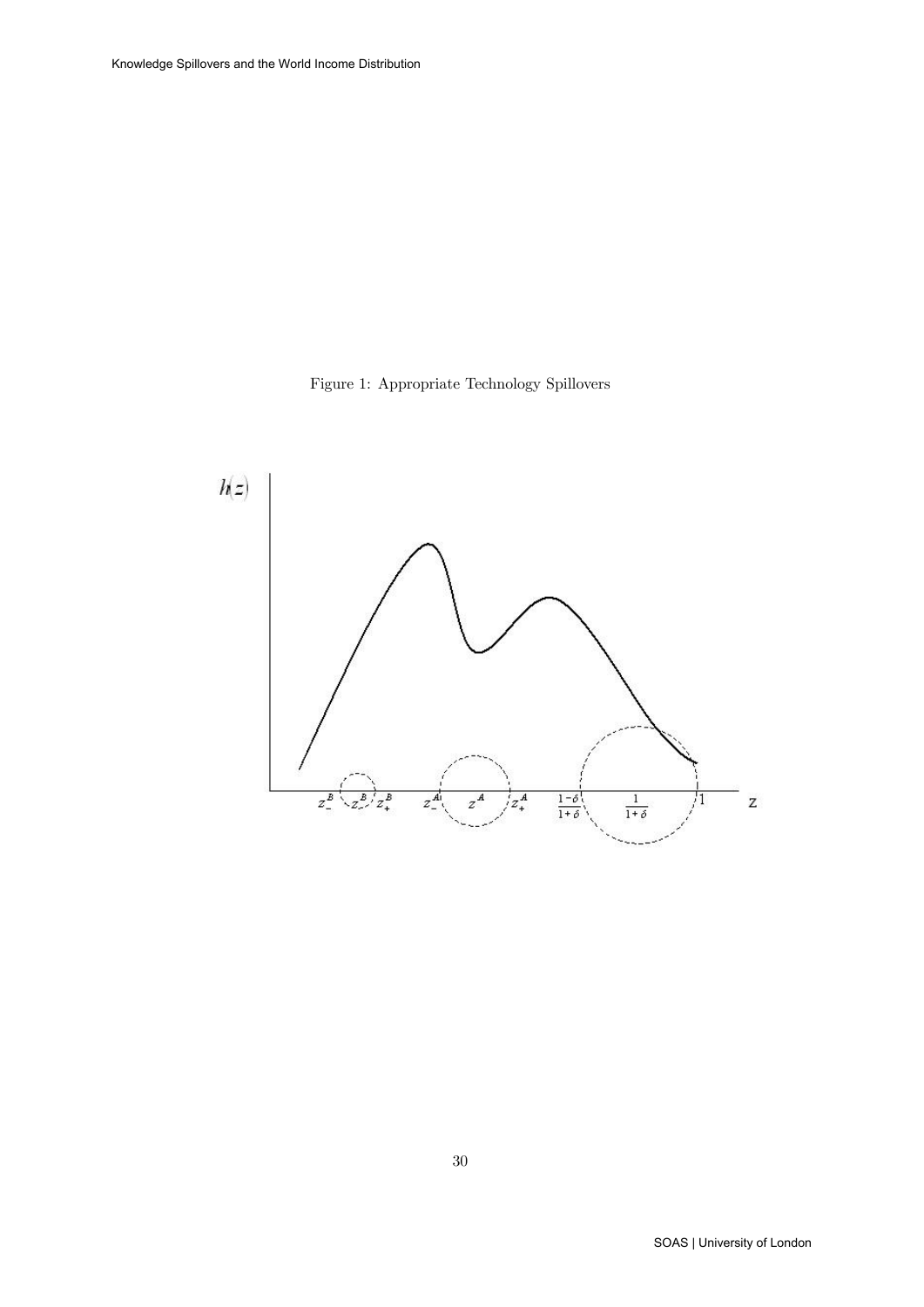Figure 2: Equilibrium World Income Distribution with Appropriate Technology Spillovers